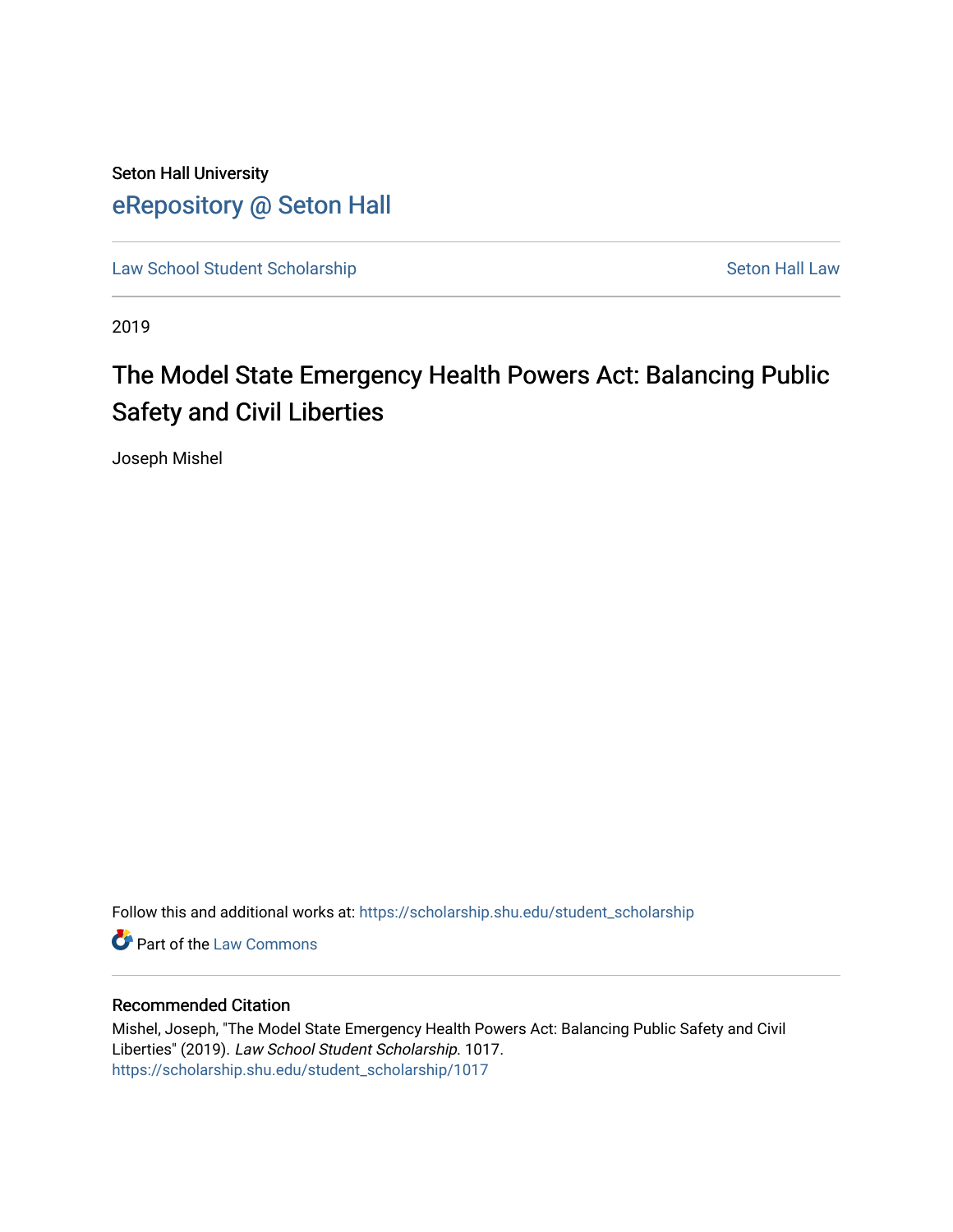Joseph Mishel Carl Coleman 12/14/18 Public Health Law

The Model State Emergency Health Powers Act: Balancing Public Safety and Civil Liberties

#### I. Background

Society is rapidly changing, and so too must public health safety laws. Most current state public health emergency laws date back to the early 20<sup>th</sup> century and are largely based on outdated scientific principles. New diseases and threats must be accounted for, biotoxins are easily weaponized, novel strains of viruses have emerged, and advances in technology and healthcare must be considered when planning for future emergencies.<sup>1</sup>

The states have the ultimate authority to regulate public health safety through the state police powers, but the federal government has become increasingly involved.<sup>2</sup> Although lacking express authority, the federal government can and does influence public health policy via its spending and commerce powers. Through the Centers for Disease Control and Prevention (CDC), a federal agency that aims to protect against public health threats, the federal government has taken a leadership role in the reform of public health preparedness.<sup>3</sup> The CDC, in collaboration with health law scholars from Johns Hopkins University and Georgetown University, drafted "The Model State Emergency Health Powers Act" (from here on, the "Model Act") in 2001 as a nonbinding blueprint for the states to follow when revising their public health emergency laws.<sup>4</sup>

<sup>&</sup>lt;sup>1</sup> Daniel S. Reich, Modernizing Local Responses to Public Health Emergencies: Bioterrorism, Epidemics, and the Model State Emergency Health Powers Act, 19 J. Contemp. Health L. & Pol'y 379 (2003).

 $2 \underline{\mathsf{Id}}$ .

 $3$   $\underline{\text{Id}}$ . at 382.

<sup>&</sup>lt;sup>4</sup> Virtual Mentor. 2010;12(9): 735-738. doi: 10.1001/virtualmentor.2010.12.9.pfor2-1009.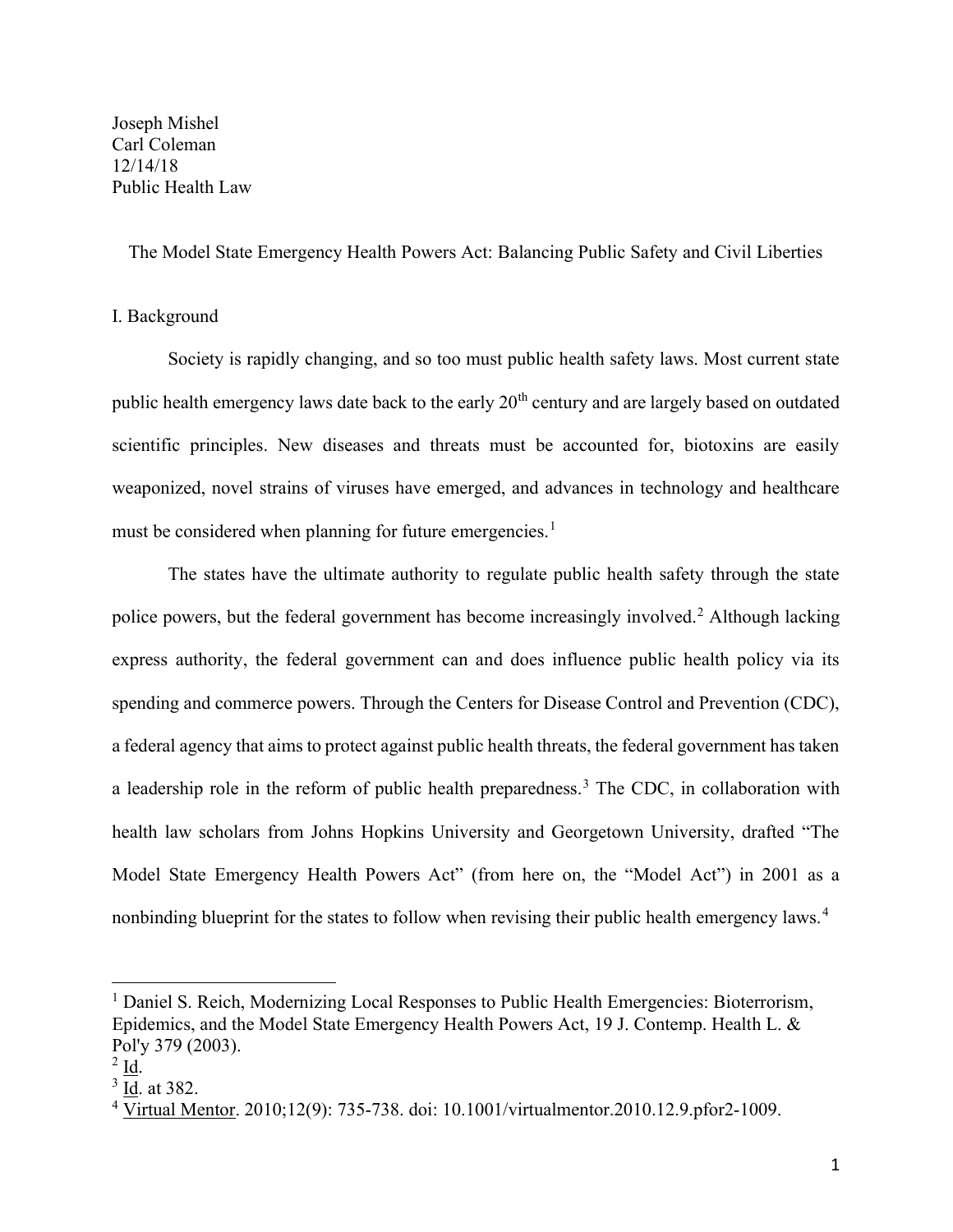The Model Act's drafting was motivated by the 9/11 terrorist attacks, SARS outbreak, and anthrax scare, which alerted lawmakers to holes in the public health infrastructure. Republicans feared the United States' public health safety infrastructure was inadequate to deal with future emergencies. The state of public health emergency law has been regarded as "a house of cards that could crumble at any moment."<sup>5</sup> Many feel the state health authorities still lack the authority and flexibility to adequately deal with new threats, and so the Model Act gained popularity.<sup>6</sup>

Lawrence Gostin, public health law scholar and the Model Act's leading author, has identified four purposes for the Model Act. First, the Model Act recognizes a need for modernized response procedures to modern health threats.<sup>7</sup> No longer should obsolete diseases like polio and smallpox be the focus of health emergency preparedness. New medical treatments have developed to fight and contain illnesses, and less restrictive means of achieving public health goals are available. Even the human immune system has evolved. Older state laws may not take into account contemporary understandings of certain diseases, or the medical treatments available to deal with those diseases.<sup>8</sup> Second, the Model Act aims to standardize the emergency procedures among the states. Lack of uniformity could hinder needed coordination between the states. Emergencies demand the sharing of personnel and resources. Inconsistencies between state laws has also exacerbated the damage of past epidemics. For example, during the H1N1 "Swine Flu" Epidemic

<sup>&</sup>lt;sup>5</sup> Daniel S. Reich, Modernizing Local Responses to Public Health Emergencies: Bioterrorism, Epidemics, and the Model State Emergency Health Powers Act, 19 J. Contemp. Health L. & Pol'y 379 (2003).

<sup>&</sup>lt;sup>6</sup> Eleanor E. Mayer, Preparing For The Worst: Protecting Civil Liberties In The Modern Age of Bioterrorism, 11 U. Pa. J. Const. L. 1053 (2009) .

<sup>&</sup>lt;sup>7</sup> Joshua L. Friedman, Emergency Powers of the Executive: The President's Authority When All Hell Breaks Loose, 25 J.L. & Health 265 (2012).

<sup>&</sup>lt;sup>8</sup> Gostin, Lawrence & D (Hon, Ll & G Hodge, James. (2018). State Public Health Law Assessment Report.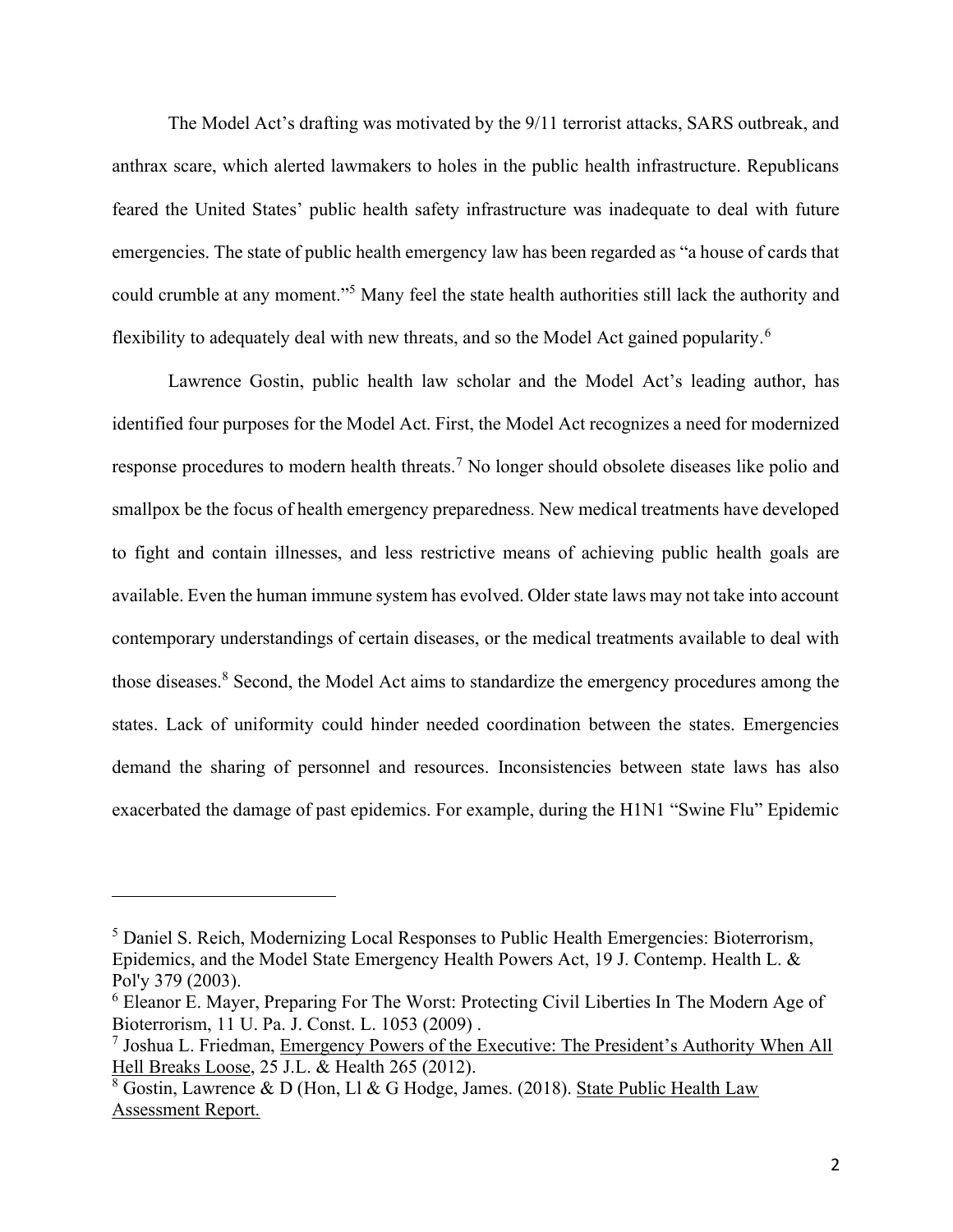in 2009, differing patient reporting requirements between states allowed for unidentified infections to spill over into neighboring states, frustrating the ability of state and local authorities to contain the virus. Third, the Model Act encourages states to adopt a public health preparedness framework that is consistent with modern ethical, legal and constitutional norms.<sup>9</sup> The legal and constitutional landscape is changing; health privacy, antidiscrimination, disability protection, and other modern developments must be factored into a modern public health preparedness laws. Fourth, the Model Act clarifies the roles of state authorities, private healthcare actors and individuals in the event of a potential public health emergency.<sup>10</sup> By preparing authorities for what they can and cannot do, and putting the public on notice as to what may be expected or required of them, the Model Act purports to safeguard civil rights and due process.<sup>11</sup>

Transparency is necessary for an ethical, legal and effective public health emergency plan. At a 2001 conference on "State Emergency Health Powers and the Bioterrorism Threat," academics, lawyers and government officials emphasized the importance of a transparent and lawful governmental response to health emergencies.<sup>12</sup> Not only is transparency necessary to preserve our national virtues and commitment to justice at all times, but it will also allow for a more effective relationship between authorities and individuals by reducing the risk of public distrust and noncompliance. Public Trust is essential to an effective public health preparedness

 $9$  L O Gostin et al., The Model State Emergency Health Powers Act: planning for and response to bioterrorism and naturally occurring infectious diseases. Current neurology and neuroscience reports. (2002).

 $10$  Daniel S. Reich, Modernizing Local Responses to Public Health Emergencies: Bioterrorism, Epidemics, and the Model State Emergency Health Powers Act, 19 J. Contemp. Health L. & Pol'y 379 (2003).

<sup>&</sup>lt;sup>11</sup> Gostin, Lawrence & D (Hon, Ll & G Hodge, James. (2018). State Public Health Law Assessment Report.

 $\frac{12}{12}$  Cantigny Conference Series, State Emergency Health Powers and the Bioterrorism Threat 7 (2001).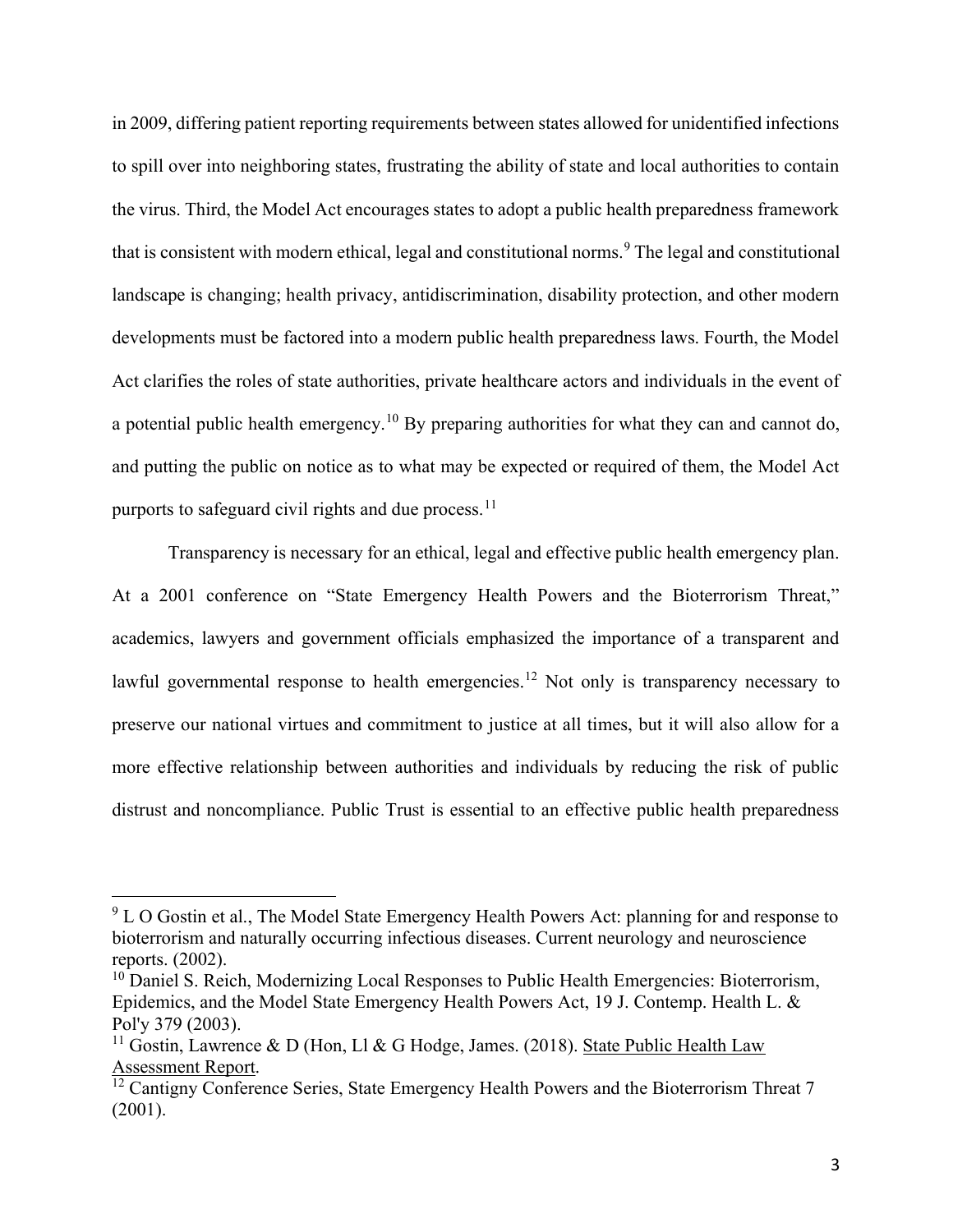plan. A public health framework must balance the need for strong emergency powers and the protection of individual liberties to foster public trust. Without public trust, compliance will diminish and so too will the efficacy of government measures to fight health threats.<sup>13</sup> "Free people respond to leadership much more vigorously than a people held in place by power, fear and terror of their own government."<sup>14</sup> Excessive governmental coercion will not yield compliance. If the government is too forceful, people will not see the actions they are taking as beneficial (because why would they be if they require this much force) and compliance with safety measures will be stunted. For example, if mandatory testing will be followed by excessive penalties or imprisonment, people will not get tested and cases of virulent illnesses will go undetected. On the other hand, the government needs sufficient tools to fight time sensitive emergencies. Therefore, an effective preparedness plan allows authorities to act quickly and confidently while also respecting civil liberties. The constitution must bend in the face of emergencies, but only so far until compliance is lost. Public health law experts stress the importance of the individual actions of US citizens in preventing or maintaining the spread of contagious diseases.<sup>15</sup> Authorities must obtain public trust to ensure coordination and cooperation with emergency procedures.

Under the Model Act, the circumstances that justify compulsory government action are broad and raise constitutional issues as to when these government actions are justified and whether the extent and scope of these compulsory government actions comply with Due Process. The Model Act grants broad authority to state authorities. It establishes provisions for reporting cases of certain diseases and other identifies conditions that can trigger the declaration of a public

<sup>13</sup> Virtual Mentor. 2010;12(9): 735-738. doi: 10.1001/virtualmentor.2010.12.9.pfor2-1009

<sup>&</sup>lt;sup>14</sup> Joshua L. Friedman, Emergency Powers of the Executive: The President's Authority When All Hell Breaks Loose, 25 J.L. & Health 265 (2012).

<sup>&</sup>lt;sup>15</sup> Lorena Matei, Quarantine Revision and the Model State Emergency Health Powers Act: Laws for the Common Good, 18 Santa Clara High Tech. L.J. 433 (2002).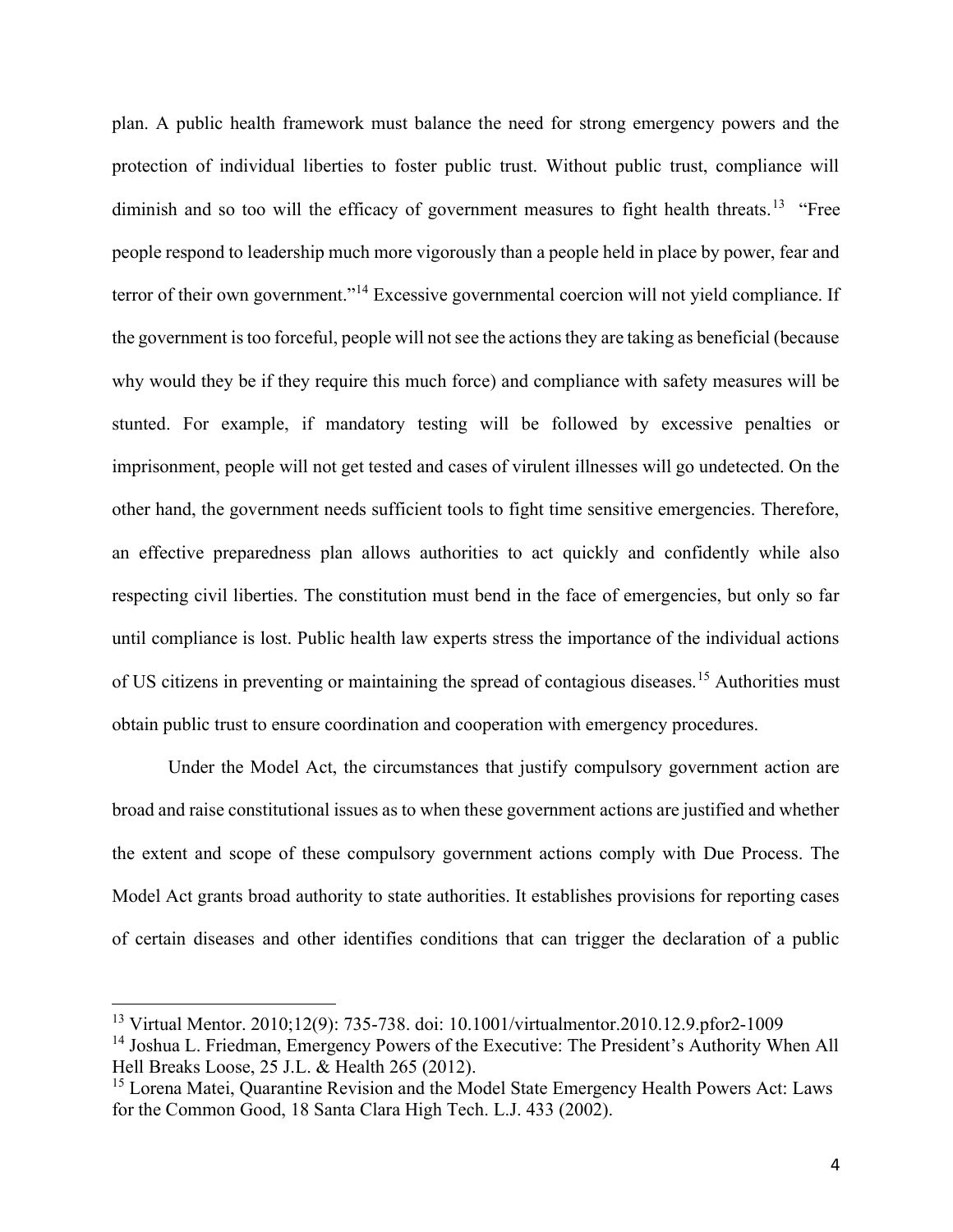emergency. The Model Act identifies circumstances that allow state governors to unilaterally declare a state of emergency, and that trigger compulsory government action including mandatory testing, treatment, quarantine and isolation.<sup>16</sup>

Does the Model Act properly balance the need for flexible governmental authority and the protection of civil liberties? The Model Act is promising and reflects the urgent need for updates in our public health framework. The federal government's use of a model act to align the states' public health infrastructures promises to solve some glaring inadequacies in current state laws. The nature of a public health emergency is unique in that it demands coordination and transparency between authorities, private healthcare actors, and individuals.

Although a solid foundation for which states can use to improve and modernize their public health infrastructures, the Model Act is overbroad in its emergency powers and does not properly balance civil liberty protections. A standardized response procedure for epidemics and bioterrorism is necessary to protect the public; however, extensive critique and identification of legal/ethical issues must take place before these procedures become effective as law. I will show how the states have received the recommendations of the Model Act by looking at which provisions have been adopted into state law, and which provisions have been left behind. I will also use secondary sources, and apply constitutional standards to these specific provisions. Despite the lack of available checks on executive authority, and even if the courts are truly unwilling to uphold and defend the constitution in times of emergencies, a comprehensive illustration of the roles and obligations of authorities and health actors in the event of potential emergencies is necessary not only from a legal and ethical standpoint, but also from an efficacy standpoint. But,

<sup>&</sup>lt;sup>16</sup> Joshua L. Friedman, Emergency Powers of the Executive: The President's Authority When All Hell Breaks Loose, 25 J.L. & Health 265 (2012).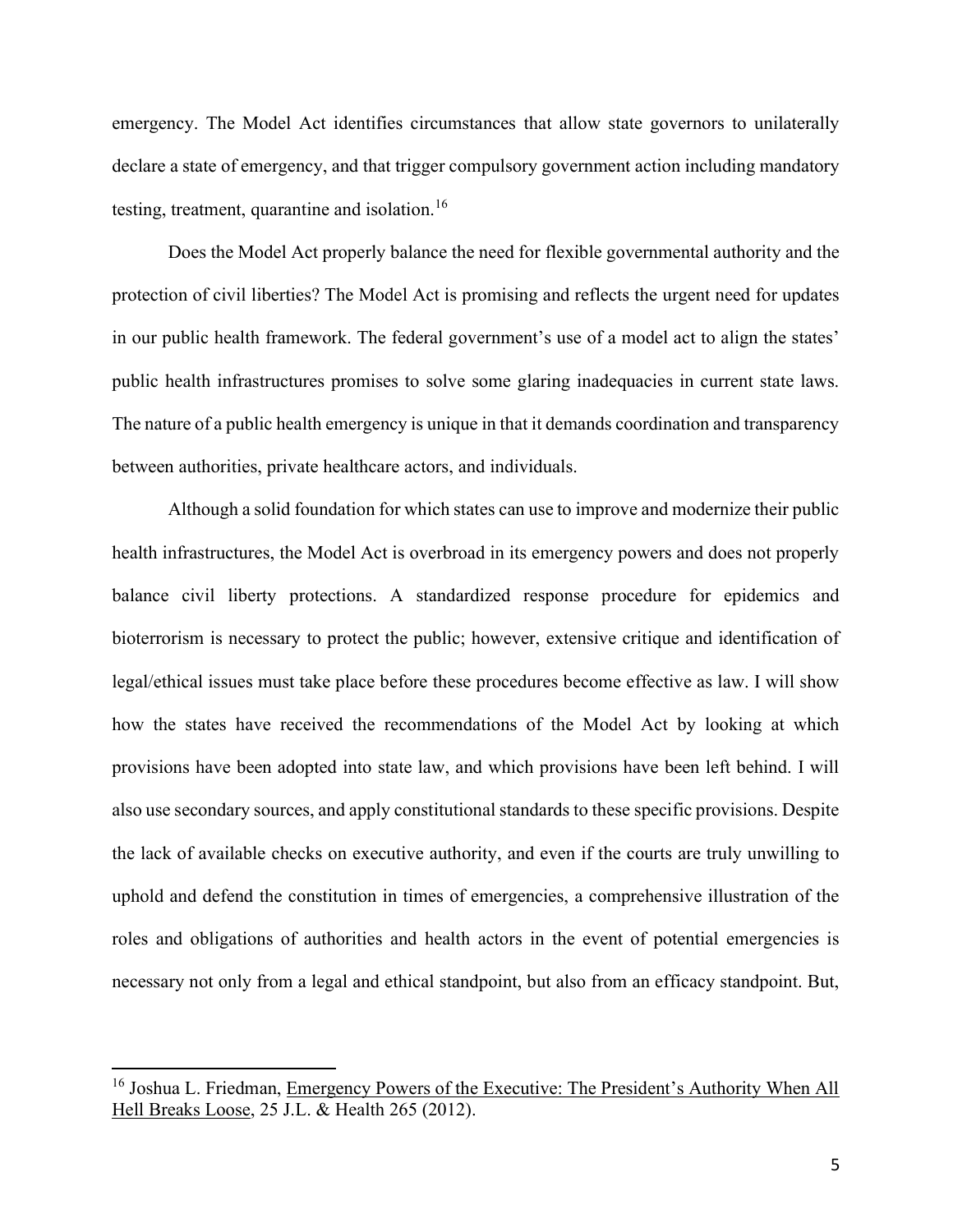were the government to be free to violate the constitution on every alarm of danger, public trust would diminish accordingly, and compliance will be stunted.<sup>17</sup> My recommendation will identify which, if any, of the key Model Act provisions should be included in the future redrafting of the Model Act and how the provisions can be modified.

#### III. Analysis

Because the Model Act was designed for adoption into state law, a look at whether the states have actually adopted these provisions is an important indicator of the Model Act's success (or lack of). As of August 1, 2011, 40 states have incorporated a version of the Model Act's provisions into state law.<sup>18</sup> However, only 28 states have adopted the Reporting Provision, 22 states have adopted the Declaration Provision, and 18 states have adopted the Medical Treatment Provision.<sup>19</sup> This analysis will focus on the provisions above, discuss policy arguments, apply constitutional standards, and offer recommendations.

#### (A) The Reporting Provision

Sections 301 and 303 of the Model Act places a duty on healthcare workers to collect and report potential health emergencies to the respective authorities.<sup>20</sup> Section 301 identifies what triggers a healthcare worker's obligation to report a case to health authorities and what must be in

<sup>&</sup>lt;sup>17</sup> Daniel S. Reich, Modernizing Local Responses to Public Health Emergencies: Bioterrorism, Epidemics, and the Model State Emergency Health Powers Act, 19 J. Contemp. Health L. & Pol'y 379 (2003).

<sup>&</sup>lt;sup>18</sup> James G. Hodge, The Model State Emergency Health Powers Act Summary Matrix, The Network for Public Health Law (12AD),

https://www.networkforphl.org/\_asset/80p3y7/MSEHPA-States-Table-022812.pdf (last visited Dec 14, 2018).

 $19$  Id.

 $20$  Center for Law and the Public's Health at Georgetown and Johns Hopkins Universities, Model State Emergency Health Powers Act, Dec. 21, 2001.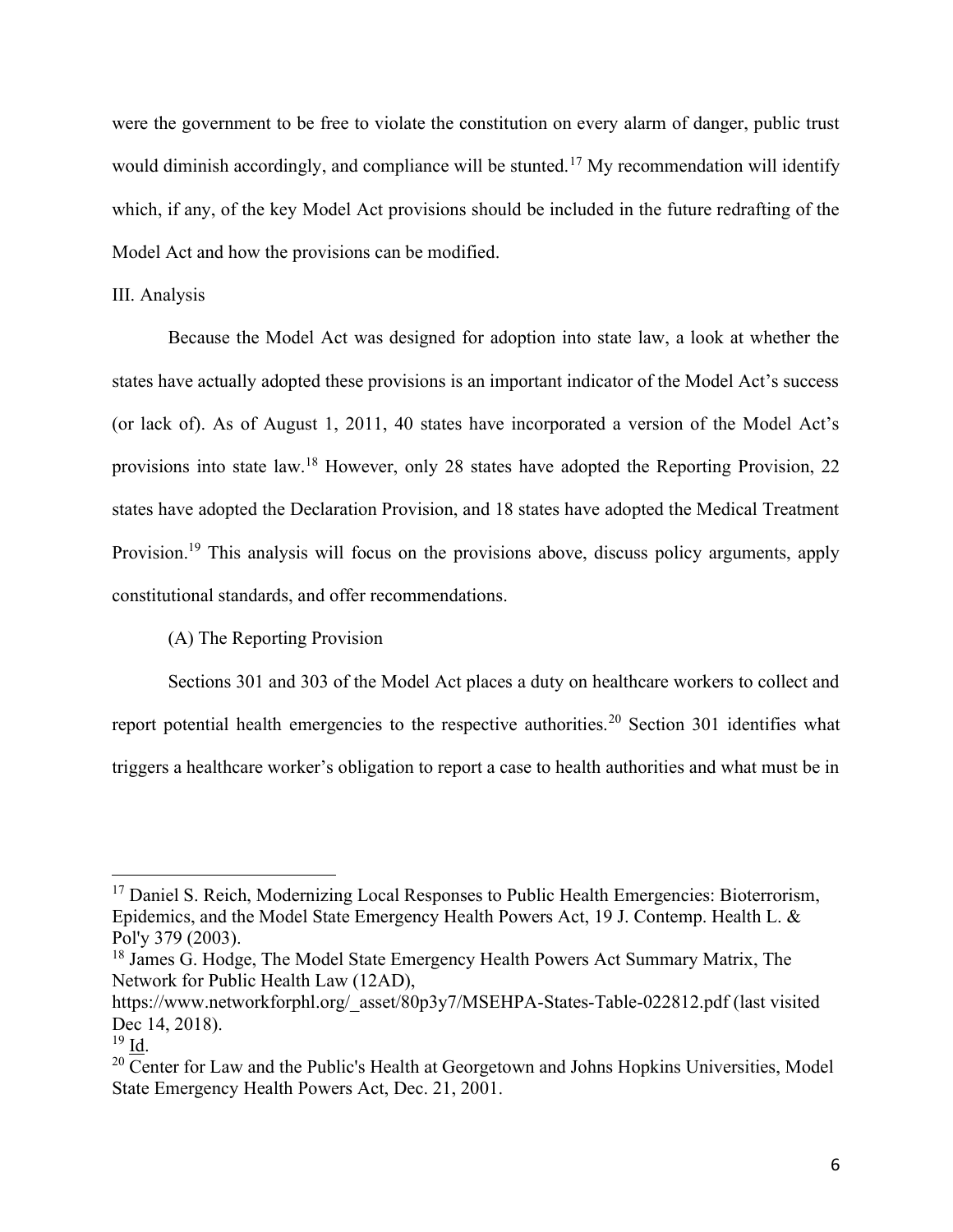those reports.<sup>21</sup> Section 303 discusses information sharing after those reports are given to health

authorities, regarding who the health authorities can share that information with.<sup>22</sup>

Section 301 Reporting.

- a) Illness or health condition. A healthcare provider, coroner, or medical examiner shall report all cases of persons who harbor any illness or health condition that may be potential causes of a public health emergency.
- b) Pharmacists. In addition to the foregoing requirements for health care providers, a pharmacist shall report any unusual or increased prescription rates, unusual types of prescriptions or unusual trends in pharmacy visits that may be potential causes of a public health emergency. Prescription related events that require a report include, but are not limited to
	- a. An unusual increase in the number of prescriptions or over the counter pharmaceuticals to treat conditions that the public health authority identifies through regulations;
	- b. An unusual increase in the number of prescriptions for antibiotics; and
	- c. Any prescription that treats a disease that is relatively uncommon or may be associated with bioterrorism.<sup>23</sup>

Section 303 Information Sharing.

- a) Whenever the public safety authority or other state or local government agency learns of a case of a reportable illness or health condition, an unusual cluster, or suspicious event that may be the cause of a public health emergency, it shall immediately notify the public health authority.
- b) Whenever the public authority learns of a case of a reportable illness or health condition, an unusual cluster, or a suspicious event that it reasonably believes has the potential to be caused by bioterrorism, it shall immediately notify the public safety authority, tribal authorities, and federal health and public safety authorities.
- c) Sharing of information on reportable illnesses, health conditions, unusual clusters, or suspicious events between public health and safety authorities shall be restricted to the information necessary for the treatment, control, investigation, and prevention of a public health emergency.<sup>24</sup>

The Model Act represents a growing and critical effort to standardize the reporting and

surveillance system of infectious disease in the United States. The collection of health data is

 $22 \underline{\text{Id}}$ .

<sup>23</sup> Id.

<sup>24</sup> Id.

 $^{21}$  Id.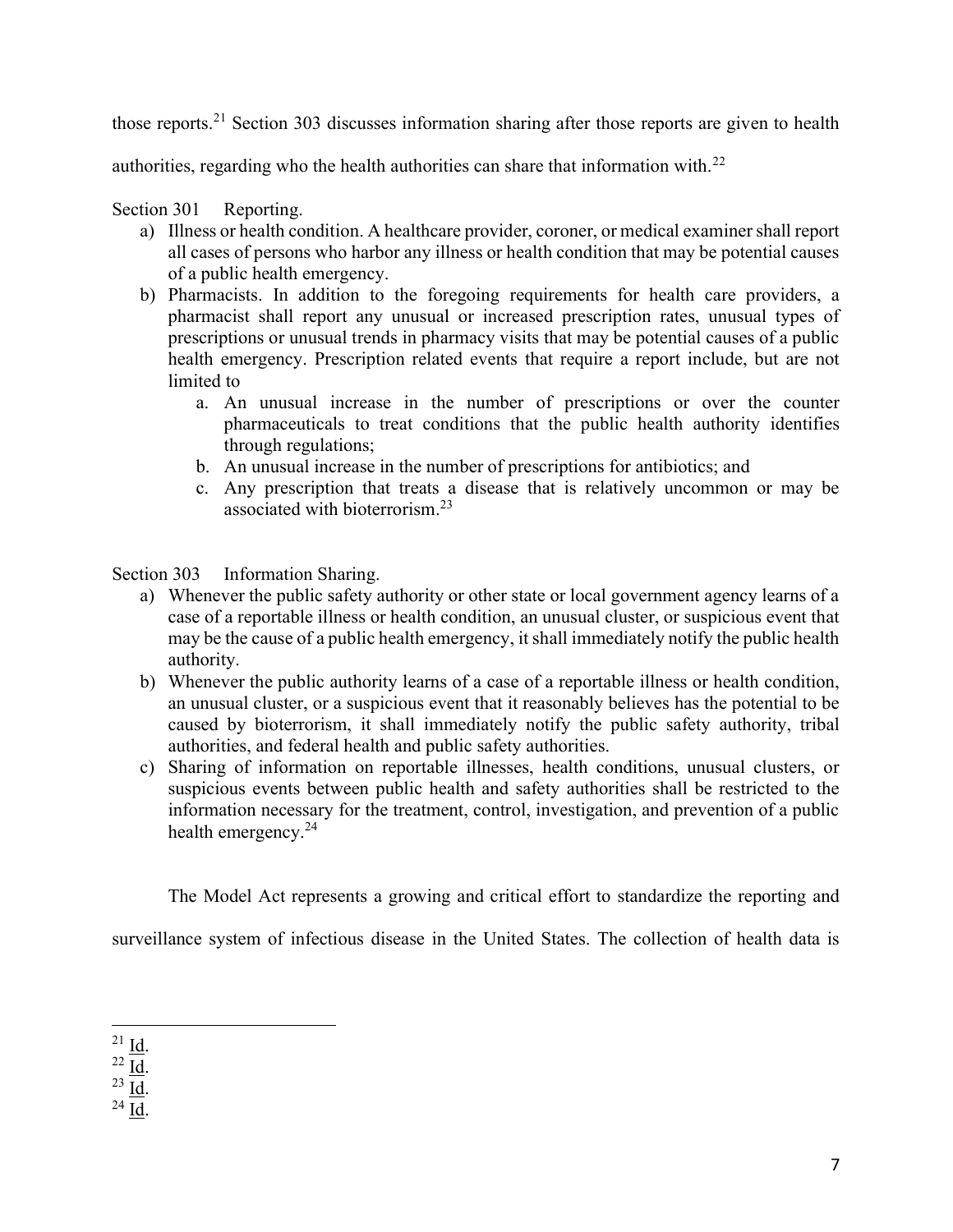essential for state health authorities to "identify health risks, inform the public and intervene to prevent the spread of disease."<sup>25</sup> The reporting provision furthers the purpose of the Model Act mentioned earlier to standardize laws between states. Inconsistent state laws have a dramatic effect in the reporting context because it prevents the state and federal government from understanding where the infectious conditions are most prevalent, how to allocate resources accordingly, and what steps to take to prevent or mitigate the spread of the disease.

For example, some states have required patients with positive blood samples for Salmonella be reported to the state authorities, while others only required such reporting as to Salmonella when the patient is symptomatic or shows sign of illness.<sup>26</sup> Patients infected by Salmonella are still contagious but may report symptoms months after exposure, or may not show symptoms at all.<sup>27</sup> The data produced was misleading because government authorities were not able to identify trends in the infection as to time and place. A patient infected with Salmonella is still contagious even if the patient experiences no symptoms, and the patient could be spreading the disease to local communities without evidence of the infection on record. Without data of all the infectious cases, local authorities were unable to isolate the disease or provide resources or information to local medical partnerships in preparation for a potential introduction of the contagious bacterial infection. This also prevented federal and state governments from understanding the gravity of the salmonella infection, and from allocating resources to

<sup>&</sup>lt;sup>25</sup> Daniel S. Reich, Modernizing Local Responses to Public Health Emergencies: Bioterrorism, Epidemics, and the Model State Emergency Health Powers Act, 19 J. Contemp. Health L. & Pol'y 379 (2003).

<sup>&</sup>lt;sup>26</sup> Mandatory Reporting of Infectious Diseases by Clinicians, Centers for Disease Control and Prevention, https://www.cdc.gov/mmwr/preview/mmwrhtml/00001665.htm (last visited Dec 15, 2018).

<sup>27</sup> Id.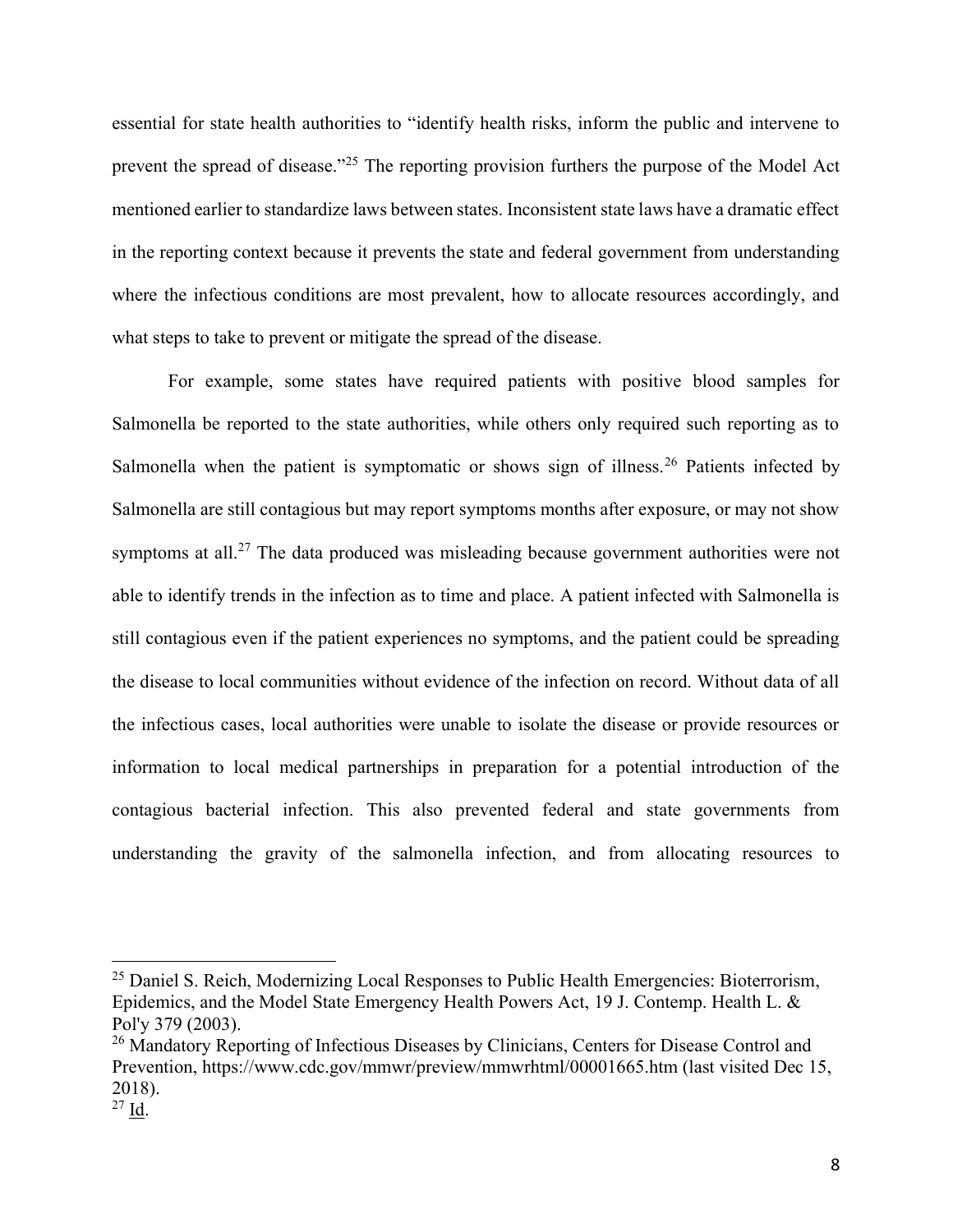communities or regions that would need it the most.<sup>28</sup> With differing standards as to what information must reach public health authorities, cases of novel or uncontrolled diseases can go undetected between state borders. If all states are on the same page with respect to what conditions are reportable and available to authorities, states will be able to communicate and coordinate, identify contagious health risks earlier, and prevent undetected cases from entering their borders and infecting their population. Reporting is also important because it enables to the government to assess the success of certain disease prevention and response efforts. If one state does not report cases of infections and only reports when a patient is symptomatic, authorities will be unable to analyze the effectiveness of certain response strategies.

However, while the law must allow for the spread of this crucial information, protecting against unnecessary disclosure is also critical form a policy and legal standpoint. Health data is very personal, and can have major effects on someone's life if publicized without permission.<sup>29</sup> From a policy standpoint, if people don't trust their health information to remain private, they may avoid examination or treatment.<sup>30</sup>

The Model Act is a good starting point but does not sufficiently limit what information must be reported, and who can access that information. In light of the massive changes in health privacy protections, the Model Act's reporting provisions raise constitutional problems. On its face, the Model Act imposes no "reasonable belief" requirement or an informed consent

<sup>&</sup>lt;sup>28</sup> Mandatory Reporting of Infectious Diseases by Clinicians, Centers for Disease Control and Prevention, https://www.cdc.gov/mmwr/preview/mmwrhtml/00001665.htm (last visited Dec 15, 2018).

<sup>&</sup>lt;sup>29</sup> Daniel S. Reich, Modernizing Local Responses to Public Health Emergencies: Bioterrorism, Epidemics, and the Model State Emergency Health Powers Act, 19 J. Contemp. Health L. & Pol'y 379 (2003).

 $30 \overline{\mathrm{Id}}$ .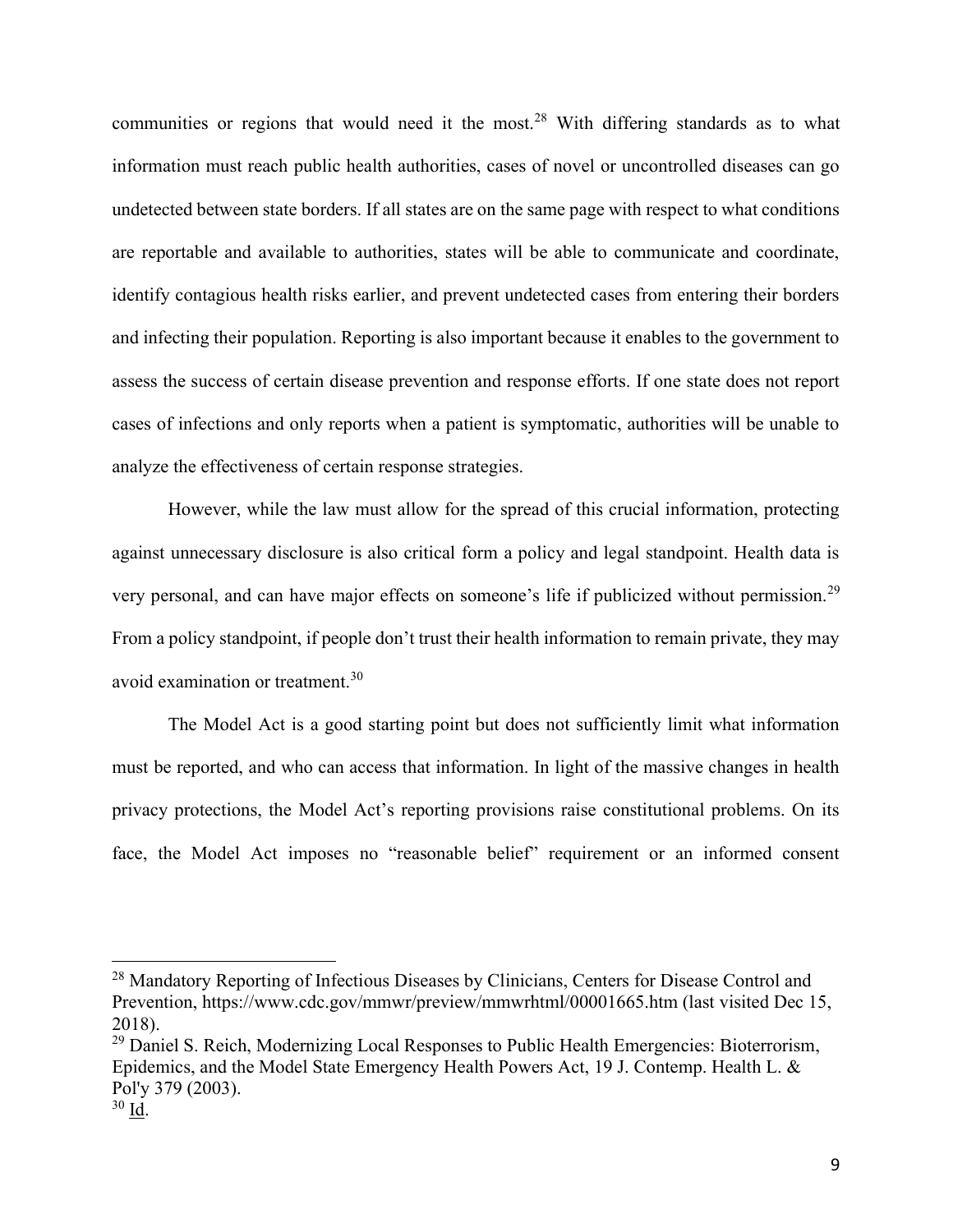requirement.<sup>31</sup> Healthcare providers are expected to immediately report any cases that "may be" a potential cause of a public health emergency.<sup>32</sup> Healthcare providers are required to report their patient's information based on their subjective belief of what "may" cause a public health emergency. The statute goes no further to give healthcare providers guidance as to when disclosure of confidential patient information is appropriate as to safeguard patient confidentiality. Rather, Section 301(a) uses broad language that a "healthcare provider . . . shall" report "all cases" that could potentially trigger an emergency.<sup>33</sup> Such broad language will cause doctors to err on the side of reporting more than is necessary. Under 301, pharmacists are put in an odd position to determine what might equate to a public health emergency, a definition for which the statute itself provides little clarity. A simple increase in drug prescriptions or antibiotics may trigger the reporting requirements. Furthermore, any "unusual increase in prescription" activity triggers a duty to report, giving pharmacists discretion to report almost anything with little guidance or limitations.<sup>34</sup> Even more problematic is the contents of these reports after a duty to report is triggered, sweeping in nearly everything identifiable about the patient involved: name, date of birth, race, occupation, and "any other information needed to locate the patient."<sup>35</sup> The contents of these reports are hardly limited.

Section 303 is slightly different because it involves information sharing between authorities, rather than information sharing from healthcare provider to health authorities. Section 303 requires public health authorities and public safety authorities" exchange all relevant

<sup>35</sup> Id.

<sup>&</sup>lt;sup>31</sup> Center for Law and the Public's Health at Georgetown and Johns Hopkins Universities, Model State Emergency Health Powers Act, Dec. 21, 2001.

 $32 \underline{\text{Id}}$ .

<sup>33</sup> Id.

<sup>34</sup> Id.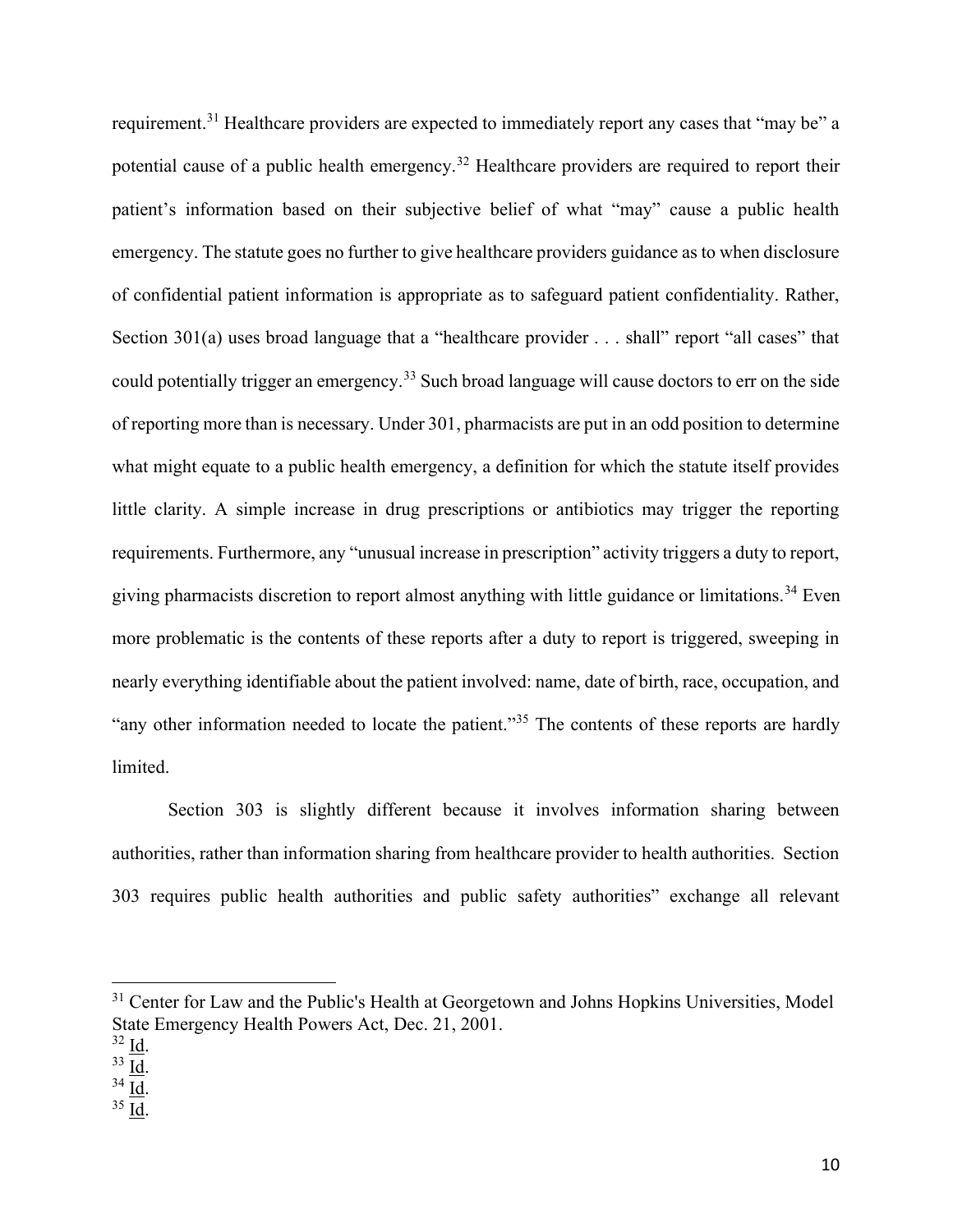information."<sup>36</sup> Once a reportable case reaches the health authorities, that report is immediately disclosed to every state authority involved, health or safety. Section 303's only limit as to what information can be shared between authorities is that the "sharing of information . . . shall be restricted to the information necessary for the treatment, control, investigation, and prevention of a 'public health emergency'".<sup>37</sup>

In Whalen v. Roe, the Supreme Court ruled that mandatory medical reporting for public safety is constitutional only if sufficient safeguards of patient privacy are in place to limit both who can access the information, and what information can be reported without the patient's permission.<sup>38</sup> The expectation of privacy must be balanced against the safety of the community.<sup>39</sup> The Court upheld a New York statute requiring the state keep a centralized computer database containing the names and addresses of all persons prescribed a specified list of controlled substances. Justice Brennan, in his concurrence, explained that the reports were only available to a small number of persons within the state health authority, and that "broad dissemination" of that information would violate the constitutionally protected privacy rights unless there exists a "compelling state interest" for doing so.<sup>40</sup> The majority also emphasized the extensive safeguards employed in Whalen to uphold the statute, noting that access to the database of computer information was limited and only accessible to authorities outside the health authority when an

 $36$   $\underline{\text{Id}}$ .

<sup>37</sup> Id.

<sup>38</sup> Whalen v. Roe, 429 U.S. 589, 97 S. Ct. 869 (1977)

 $39$  Id.

<sup>&</sup>lt;sup>40</sup> Daniel S. Reich, Modernizing Local Responses to Public Health Emergencies: Bioterrorism, Epidemics, and the Model State Emergency Health Powers Act, 19 J. Contemp. Health L. & Pol'y 379 (2003).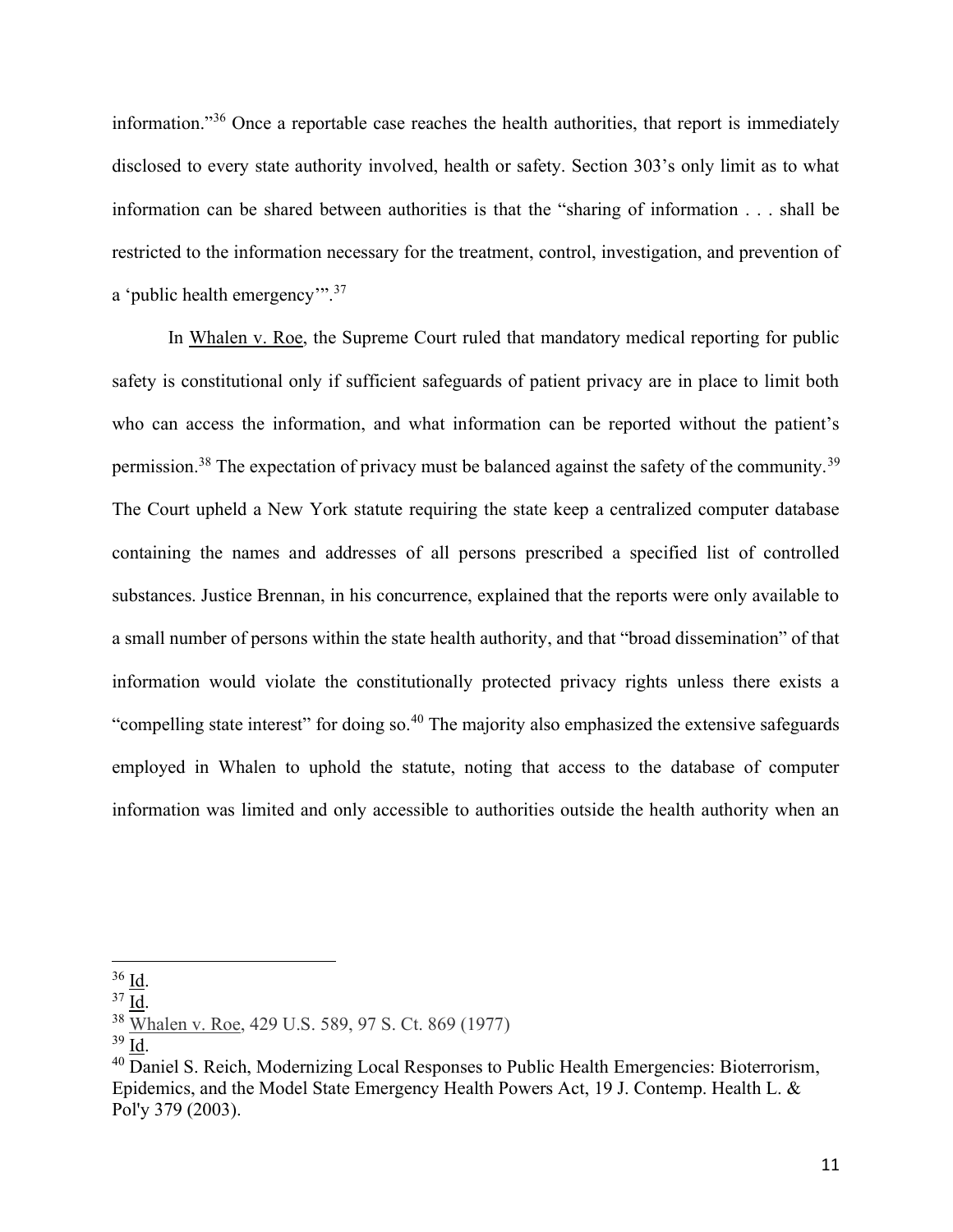investigation is launched, giving the state authorities probable cause to furnish the reports contained in the database.<sup>41</sup>

The Reporting Provision does not comport with the constitutional standard of privacy set forth in Whalen. The Model Act is distinguishable from the statute in Whalen. In Whalen, all mandatory medical reports were to be destroyed after 5 years and contained only names, ages, and addresses, and access to the reports was confined to a limited number of health department personnel.<sup>42</sup> Unlike the statute in Whalen, the Model Act contains hardly any safeguards on either who has access to sensitive information, and what information is available. The electronic database in Whalen automatically deleted the data of a patient five years after it was collected.<sup>43</sup> Under the Model Act, there is no time limit or time constraint on the retention of these medical records, nor are there even any procedures as to how the medical records shall be managed within the database to maintain some degree of privacy protection. In Whalen, the electronic database was protected both by programming safety codes and physical protection of the database hardware.<sup>44</sup> Not only did the statute upheld in Whalen adequately limit how and when sensitive health information can be *collected* and *stored*, but it also limited when sensitive health information can be *shared* after it is collected.<sup>45</sup> The majority in Whalen noted that investigatory authorities, or other authorities outside the health authority, were only allowed access to the database after an investigation was launched involving a particular patient included in the database.<sup>46</sup> On the contrary, the Section 303 of the Model Act allows the sharing of information between all authorities immediately, without

 $43$  Id.

<sup>46</sup> Id.

<sup>41</sup> Whalen v. Roe, 429 U.S. 589, at 595.

 $42$  Id at 58.

<sup>44</sup> Id.

 $45$  Id.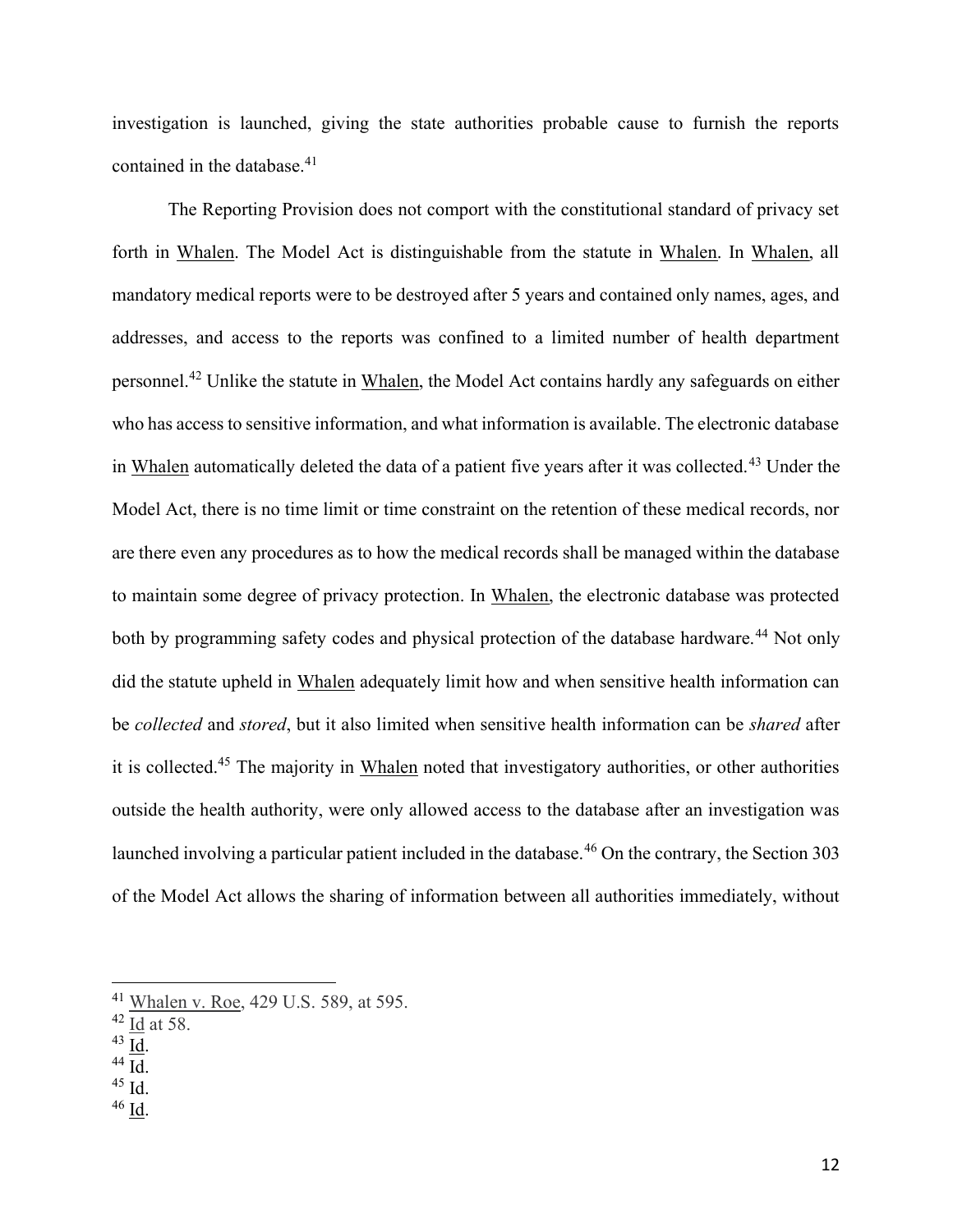cause, reasonable belief, or following an investigation.<sup>47</sup> Where in Whalen the reports were limited to specific personnel within the health authority, the Model Act would require immediate dissemination to state and federal safety authorities under Section 303.<sup>48</sup> The Model Act encompasses the kind of broad dissemination of private health data that Justice Brennan warned about in his concurrence.

The reports under the Model Act sweep in a lot more than just name and address, including race, occupation, and any information needed to locate the patient.<sup>49</sup> The list of reportable illnesses and patient information that will be collected under the provisions is massive.

The reports are not narrowly tailored to protect against unnecessary disclosures because the reporting provisions do not need to be triggered by an emergency declaration and would be effective immediately if adopted into state law.<sup>50</sup> Certainly, in the face of an emergency, broader dissemination of critical health data will be justified as the safety interest of the community increases. However, to require healthcare providers furnish these reports based on their subjective belief of what may be the cause of a future public health emergency, and without limits as to how far that information can go after it is furnished, would allow for the widespread violation of the Whalen constitutional standard of privacy. It is not farfetched to say that millions of cases will be reported unnecessarily, in scenarios where potential health emergencies are feared but never actually occur. The Model Act should least insure that if the broad reporting provisions are to be effective as law, they must be justified in the first instance by requiring a heightened standard for when a healthcare provider should furnish a report to the state health authorities. The Model Act

<sup>&</sup>lt;sup>47</sup> Center for Law and the Public's Health at Georgetown and Johns Hopkins Universities, Model State Emergency Health Powers Act, Dec. 21, 2001.

 $48 \underline{\mathsf{Id}}$ .

<sup>49</sup> Id.

<sup>50</sup> Id.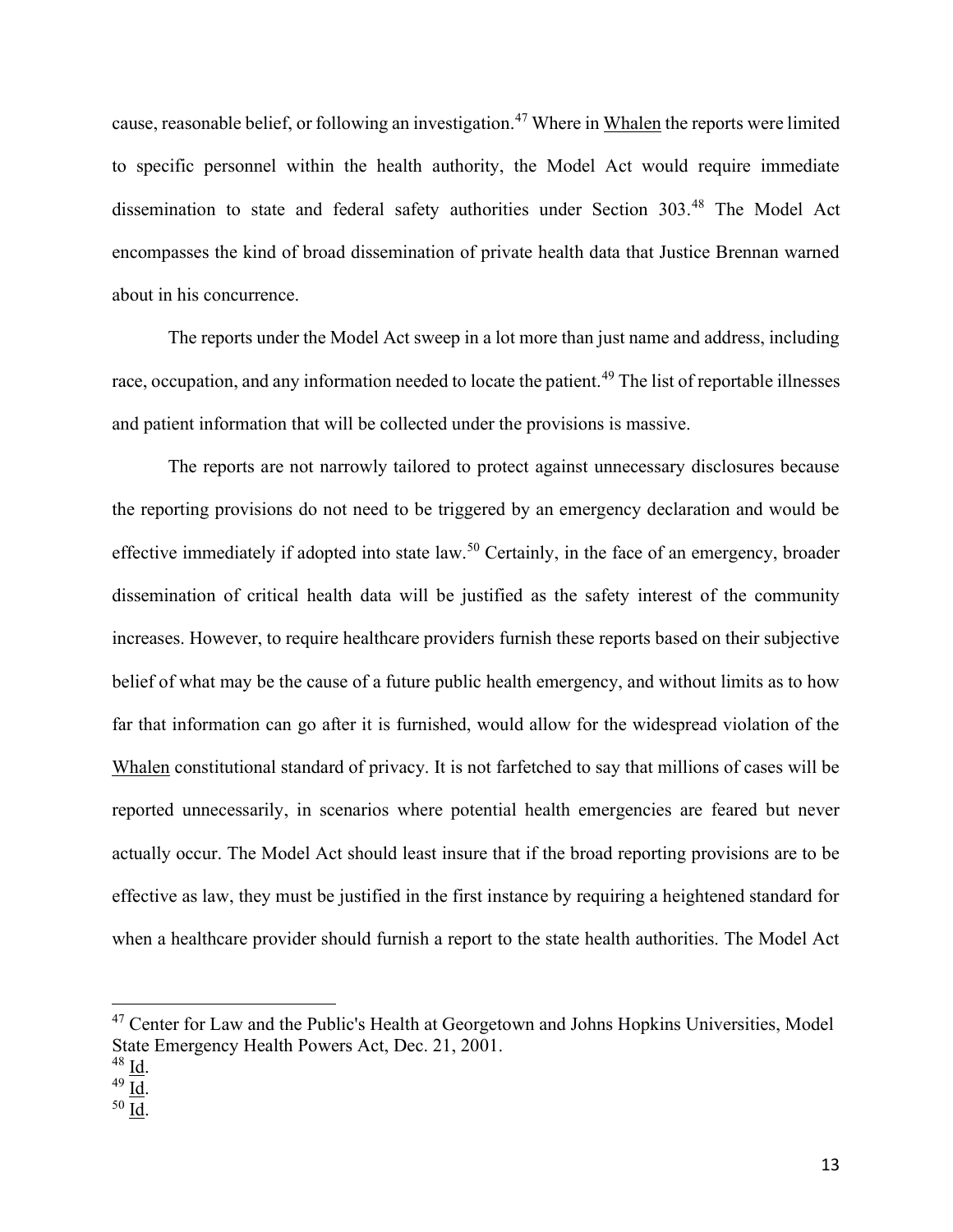should also provide more guidelines as to how the information should be stored and maintained once it reaches the health authority, and more guidelines or limits as to when the health authorities may be authorized to share those reports with investigatory or safety authorities. Section 303's information sharing provision should at least be effective only after the governor has declared a state of emergency, as to prevent potentially harmful disclosures from reaching inappropriate hands.

Daniel Reich suggests a "two step" approach to the compulsory reporting requirements to bring the provision within constitutional bounds.<sup>51</sup> This would involve unique numeric identifiers of initial reports as between healthcare providers and patients under Section 301. If the health authorities identify a case that could cause a public health emergency, they can request the rest of the information from the provider with probable cause.<sup>52</sup> This approach would both add an additional safeguard to privacy protection, while also transferring the duty to determine what "may be" a public health emergency from the healthcare providers to the health authorities, who are more qualified to make such determinations. This approach also seems consistent with the approach in Whalen, where investigatory authorities could only reach the information within the database once a criminal investigation was underway.<sup>53</sup>

## (B) The Declaration Provision

Under the Model Act, state governors are given nearly exclusive authority to decide the timing and duration of a state of emergency. A large minority of states (22) have adopted the

<sup>&</sup>lt;sup>51</sup> Daniel S. Reich, Modernizing Local Responses to Public Health Emergencies: Bioterrorism, Epidemics, and the Model State Emergency Health Powers Act, 19 J. Contemp. Health L. & Pol'y 379 (2003).

<sup>52</sup> Id.

<sup>53</sup> Whalen v. Roe, 429 U.S. 589, at 595.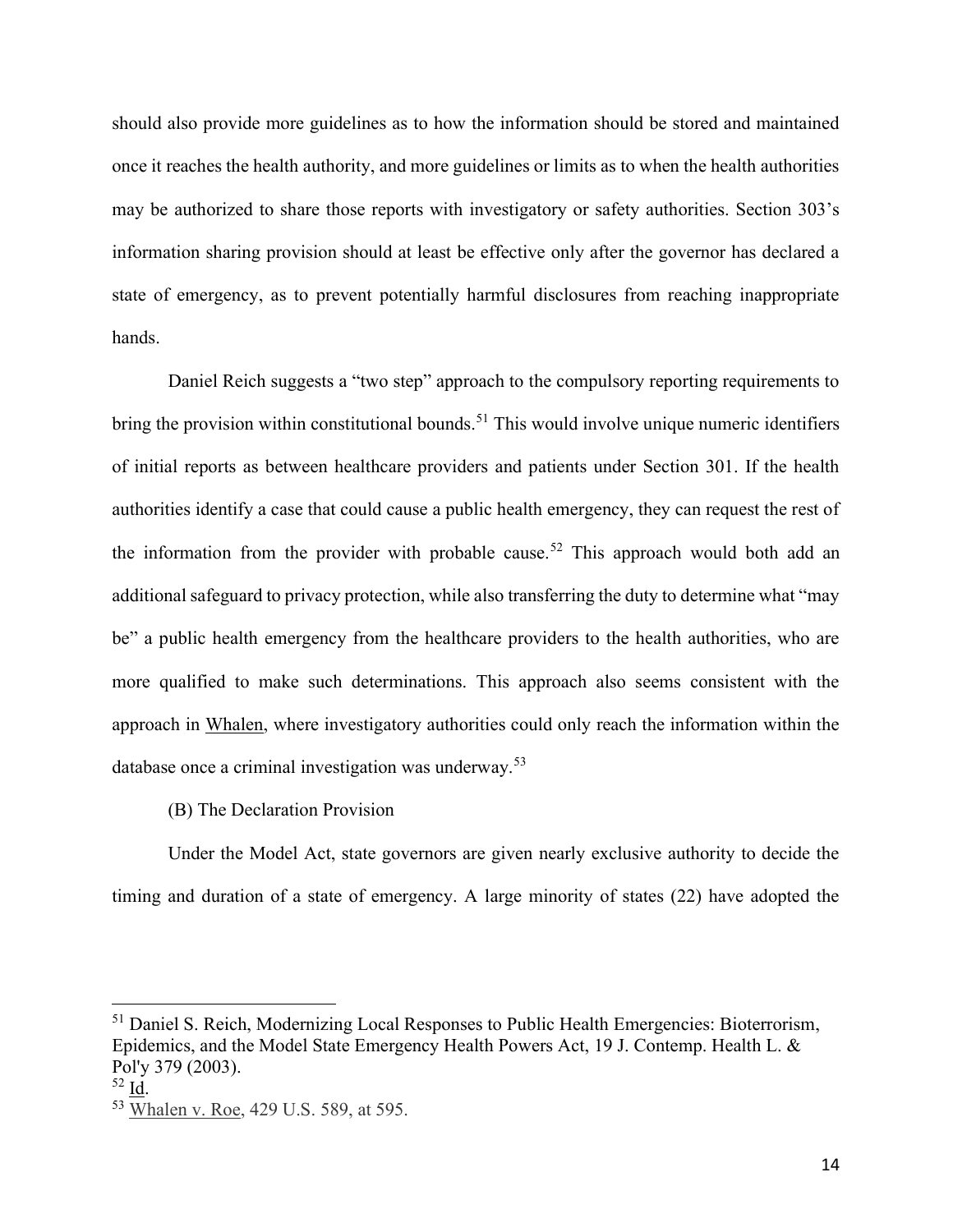declaration provision into state law.<sup>54</sup> Sections 403 of the Model Act authorizes state governors to declare a state of emergency either in the event of a bioterrorist attack or upon discovery of a particularly virulent virus or disease, when either poses a "high probability" of leading to a large number of deaths, serious disability, or exposure to infectious agents.<sup>55</sup> Once declared, the state governor is empowered to suspend statutory provisions regulating the conduct of state business, when strict compliance would "prevent, hinder, or delay necessary action," utilize all available state and local resources "as reasonably necessary to respond to the emergency", and mobilize the militia.<sup>56</sup> Consultation with health or other experts is not required before a declaration when the "situation calls for prompt and timely action."<sup>57</sup> Governors can unilaterally extend the state of emergency (that is, without legislative approval) under Section 405, so long as the above standard continues to apply to the circumstances.<sup>58</sup>

 Section 403's "high probability" standard is too deferential and strays from the federal standard for lawful declaration of a state of emergency. This provision's only legal check on the governor's actions is found in Section  $405(c)$ , providing that state legislatures *may* terminate the state of emergency, by majority vote in both chambers, if Section 403's "high probability standard" no longer applies to the state's circumstances.<sup>59</sup> In its current form, the declaration provision does not require any legislative involvement in the ongoing regulation of a public health emergency.

<sup>54</sup> James G. Hodge, The Model State Emergency Health Powers Act Summary Matrix, The Network for Public Health Law (12AD),

https://www.networkforphl.org/\_asset/80p3y7/MSEHPA-States-Table-022812.pdf (last visited Dec 14, 2018).

<sup>&</sup>lt;sup>55</sup> Center for Law and the Public's Health at Georgetown and Johns Hopkins Universities, Model State Emergency Health Powers Act, Dec. 21, 2001.

<sup>56</sup> Id.

 $57 \underline{\text{Id}}$ .

<sup>58</sup> Id.

<sup>59</sup> Id.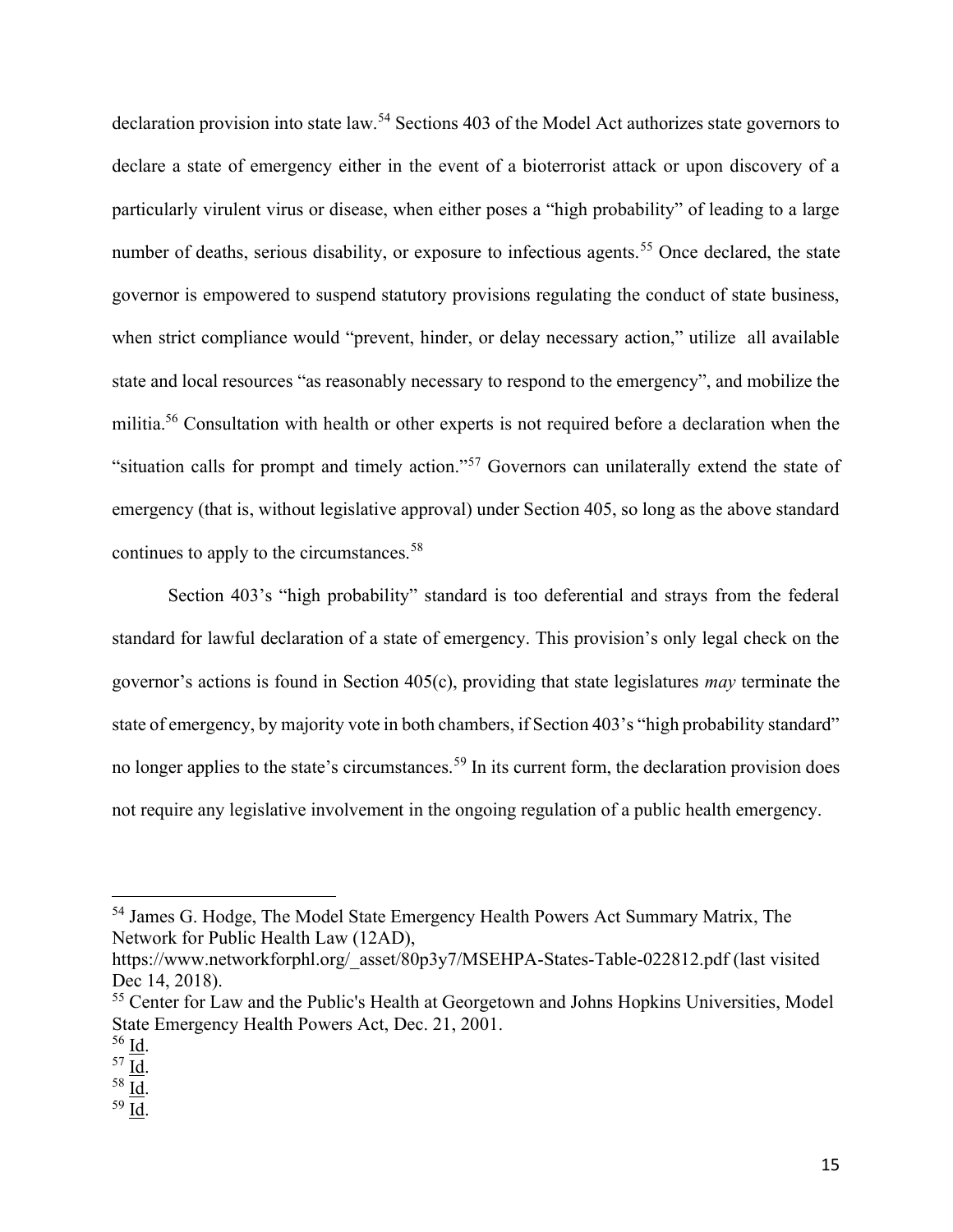Civil liberties must give way in the face of emergencies, and government actors need some of the flexibility the Model Act promises to deal with time sensitive problems. Lawrence Gostin explains that because the Model Act is designed to prepare for unanticipated threats, Section 403 and 405's broad language and deferential executive standards are justified.<sup>60</sup> However, a constitutionally sound emergency plan must mot grant the government an unfettered license to violate civil liberties.

The Model Act's Declaration Provision must be modified to avoid public distrust. Declaration of a state of emergency is a massive executive power, and has often been employed abusively.<sup>61</sup> The public is already suspicious of executive power and overreach. The Model Act's Declaration Provision opens the door for abuse because it triggers most of the Model Acts compulsory powers. The ACLU is particularly concerned with the Model Act's declaration provision and its potential for abuse of vulnerable populations, fearing majoritarian executives will neglect the needs of religious groups, minorities, etc.<sup>62</sup> The ACLU also expresses concern with the executive's unchecked authority to declare a state of emergency without judicial oversight.<sup>63</sup> Executive authority under the Constitution is at its highest during emergency conflicts involving other countries. Judicial oversight can impede the need for a coordinated and singular response to international crises, and so the courts have historically yielded to executive authority in times of international and wartime emergencies. International issues like war are more political and so less legislative or judicial oversight in executive actions is appropriate. Individual rights are less

<sup>60</sup> Id.

 $61$  Q & A On the Model State Emergency Health Powers Act, American Civil Liberties Union, https://www.aclu.org/other/model-state-emergency-health-powers-act (last visited Dec 15, 2018).

<sup>62</sup> Id.

<sup>63</sup> Id.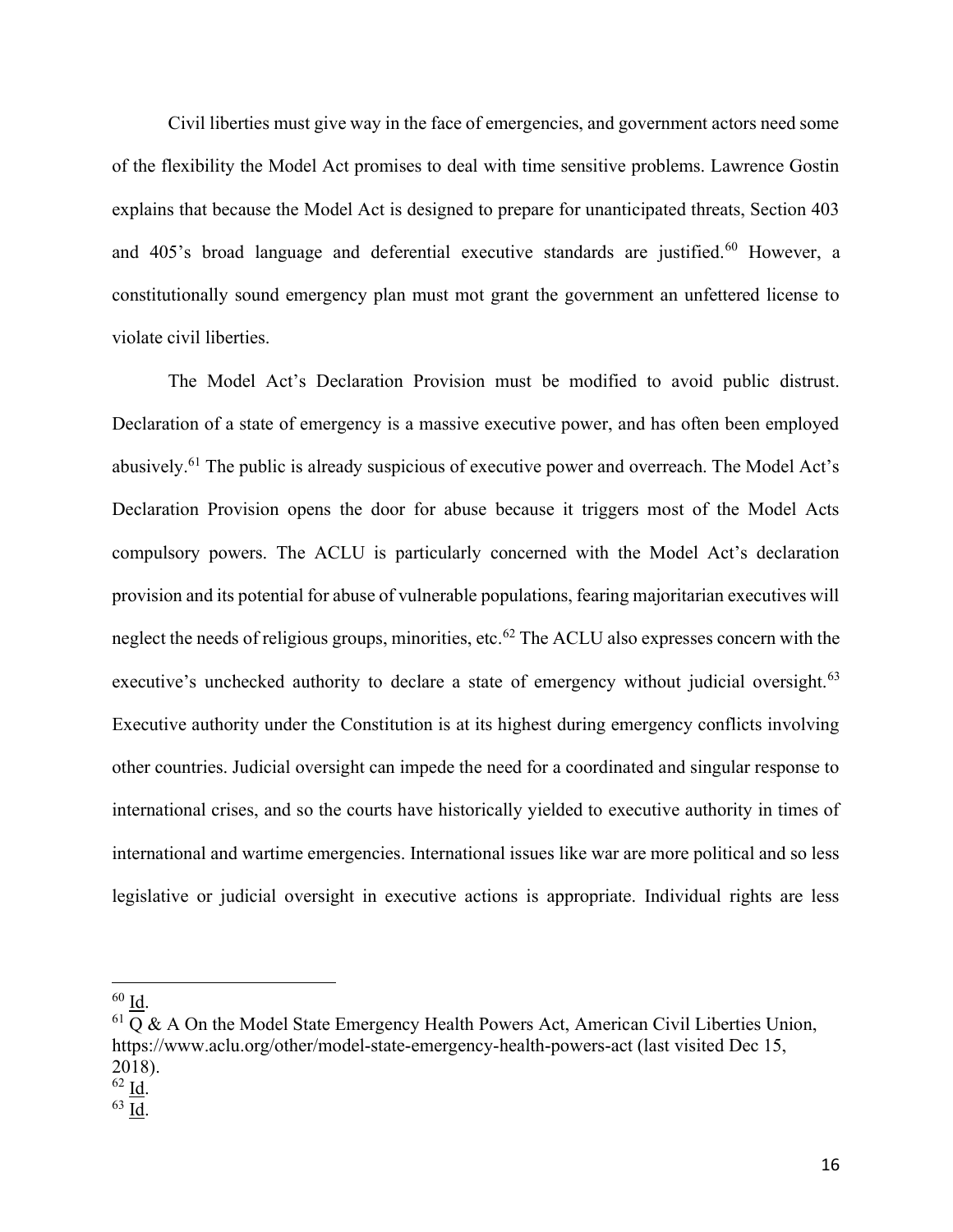implicated, as issues bear more on our representations and interactions with outsiders. Although the legislature and judiciary's ability to check executive authority in the context of wartime emergencies is limited, the same justification does not apply to public health emergencies. Bioterrorism is an act of war, but the Model Act goes way beyond that to cover naturally occurring threats of disease and illness. The Model Act applies to situations outside of bioterrorism and foreign policy and therefore, the Model Act should incorporate more judicial and legislative oversight to comply with our system of checks and balances. George Annas criticizes the Model Act as an invasion of states' rights and a violation of constitutional federalism.<sup>64</sup> Although the Act was originally designed to address threats in bioterrorism, which is within the purview of federal jurisdiction, it goes way beyond biological warfare and covers all threats of infectious or virulent illnesses.<sup>65</sup> Judicial and legislative oversight might not be realistic in the event of a real emergency, but nonetheless a statute with such wide government authority over individual rights (and not political determinations) should incorporate as much involvement from the other branches of government.

At the minimum, the Model Act should contain the same legislative checks that the federal government has in the context of war emergencies.<sup>66</sup> The War Powers Act contains substantially more safeguards against executive abuse than the Model Act. In order to extend a war time emergency, the War Powers Act requires the executive consult with Congress at every possible instance and report periodically.<sup>67</sup> The Model Act does not require state governors report to or

<sup>64</sup> Virtual Mentor. 2010;12(9): 735-738. doi: 10.1001/virtualmentor.2010.12.9.pfor2-1009. <sup>65</sup> Id.

<sup>66</sup> Daniel S. Reich, Modernizing Local Responses to Public Health Emergencies: Bioterrorism, Epidemics, and the Model State Emergency Health Powers Act, 19 J. Contemp. Health L. & Pol'y 379 (2003).

<sup>67</sup> Id.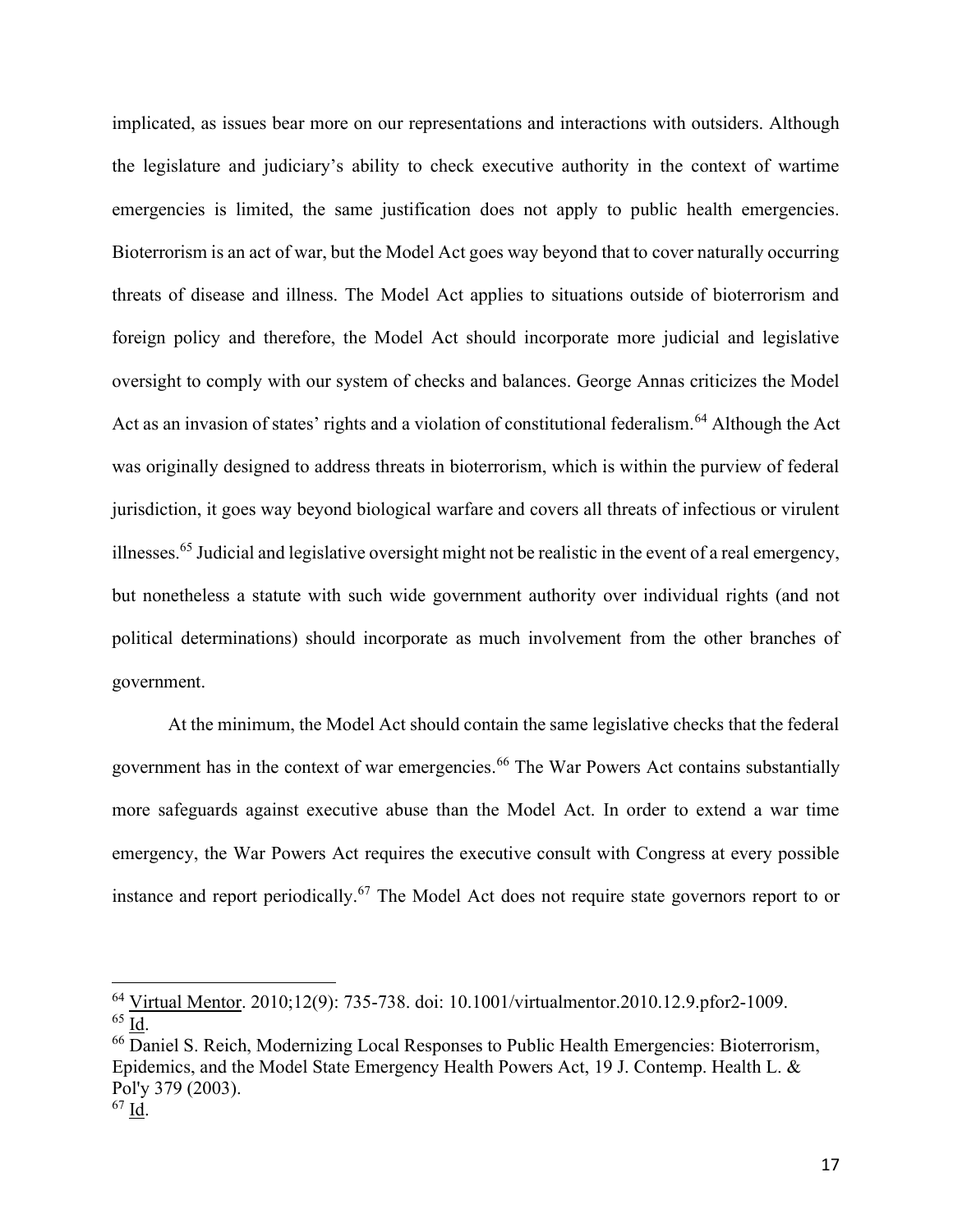consult with state legislators. More importantly, the War Powers Act requires bicameral Congressional approval if the President's state of war declaration is to extend beyond sixty days.<sup>68</sup> As for natural disasters and state of emergencies, 50 U.S.C. § 1622(b) requires both the House and Senate issue a joint resolution before a state of emergency can exceed 6 months.<sup>69</sup> Under the Model Act, the legislature *can* terminate a state of emergency after the initial period through bicameral approval, but never is the legislature required to convene and address whether a state of emergency should continue or not. This provision encourages state legislators take a backseat once a potential health emergency arises.

Just as substantial legislative checks are in place in the contexts of war and natural disasters, the states should similarly impose more legislative oversight on executive authority before adopting the Model Act's Declaration Provision. Legislative involvement is important because it provides the public an opportunity to voice their concerns and interests through elected officials, whereas the executive branch is more so insulated. Protecting individual rights in the healthcare context is crucial because personal issues are implicated, such as the right to confidential medical information, the right to health, and the right to bodily integrity. The legislature is somewhat bipartisan and encompasses more opinions and viewpoints of the community, whereas the interests of the executive are more closely aligned with whoever is in power. Democratic accountability is a powerful check on government action and should not be taken lightly in this context where the liberties at stake are so high. Legislators want to be reelected and are therefore more accountable to the public. The legislature forms their ideas from a wider range of people and opinions, and respond to interest groups. The more democratic approach would be to require legislative approval.

 $68$  <u>Id</u>.

<sup>69</sup> 50 U.S. Code § 1622.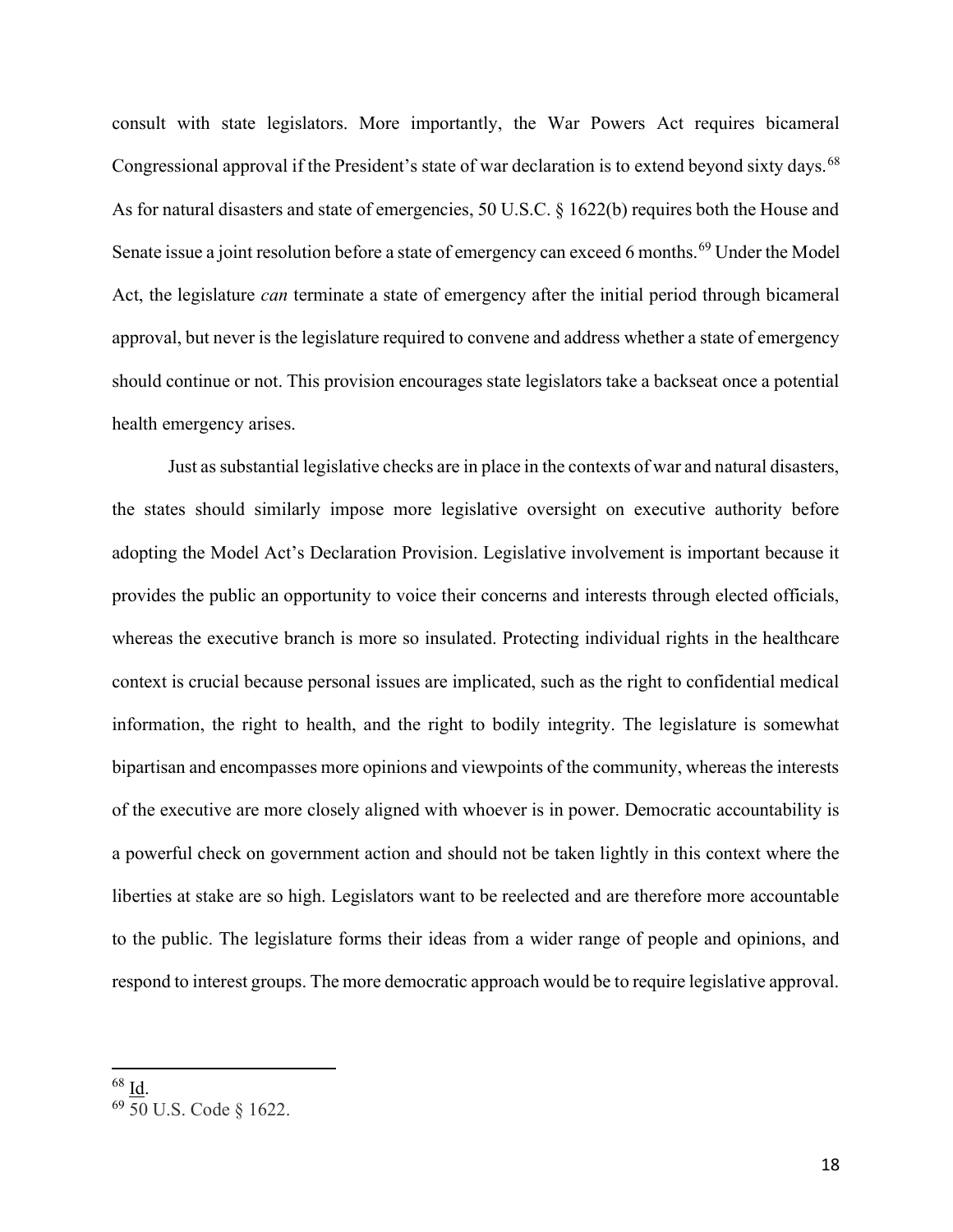Section 104 of the Model Act defines a public health emergency as an occurrence of imminent threat of an illness or health condition that is believed to be caused by bioterrorism or the appearance of a novel or previously controlled or eradicated infectious agent or biological toxin, and poses a high probability of an of the following harms: a large number of deaths in the affected population; a large number of serious or long term disabilities in the affected population; or widespread exposure to an infectious or toxic agent that poses a significant risk of substantial future harm to a large number of people in the affected population.<sup>70</sup>

Section 104 raises constitutional problems because the subjective, "is believed to be caused" standard in  $104(m)(a)$  does not safeguard against arbitrary or unnecessary declarations.<sup>71</sup> State executives can find and declare a public health emergency based on their subjective belief of an appearance of a novel or "previously controlled" strain or bioterrorist attack. The "high probability" standard is also vague and lacks any real limitation. In conjunction with Section 403 above, the state executives do not even need to consult with health or medical experts if the situation calls for prompt and timely action.<sup>72</sup> It is unclear why the Model Act's drafters did not include at least an objective, "reasonable belief" standard in this Section. Without an objective standard or a legislative check, state executives are given almost unlimited discretion to declare a state of emergency. Section 104's definition sweeps in more than is necessary. Influenza is a smart virus that adapts and mutates every year to bypass the human immune system, and vaccine companies race to develop new vaccines to immunize against those specific strains. Based on the language of the Model Act, because seasonal influenza sometimes appears as "a previously

<sup>&</sup>lt;sup>70</sup> Center for Law and the Public's Health at Georgetown and Johns Hopkins Universities, Model State Emergency Health Powers Act, Dec. 21, 2001.

 $71 \underline{Id}$ .

 $72 \overline{Id}$ .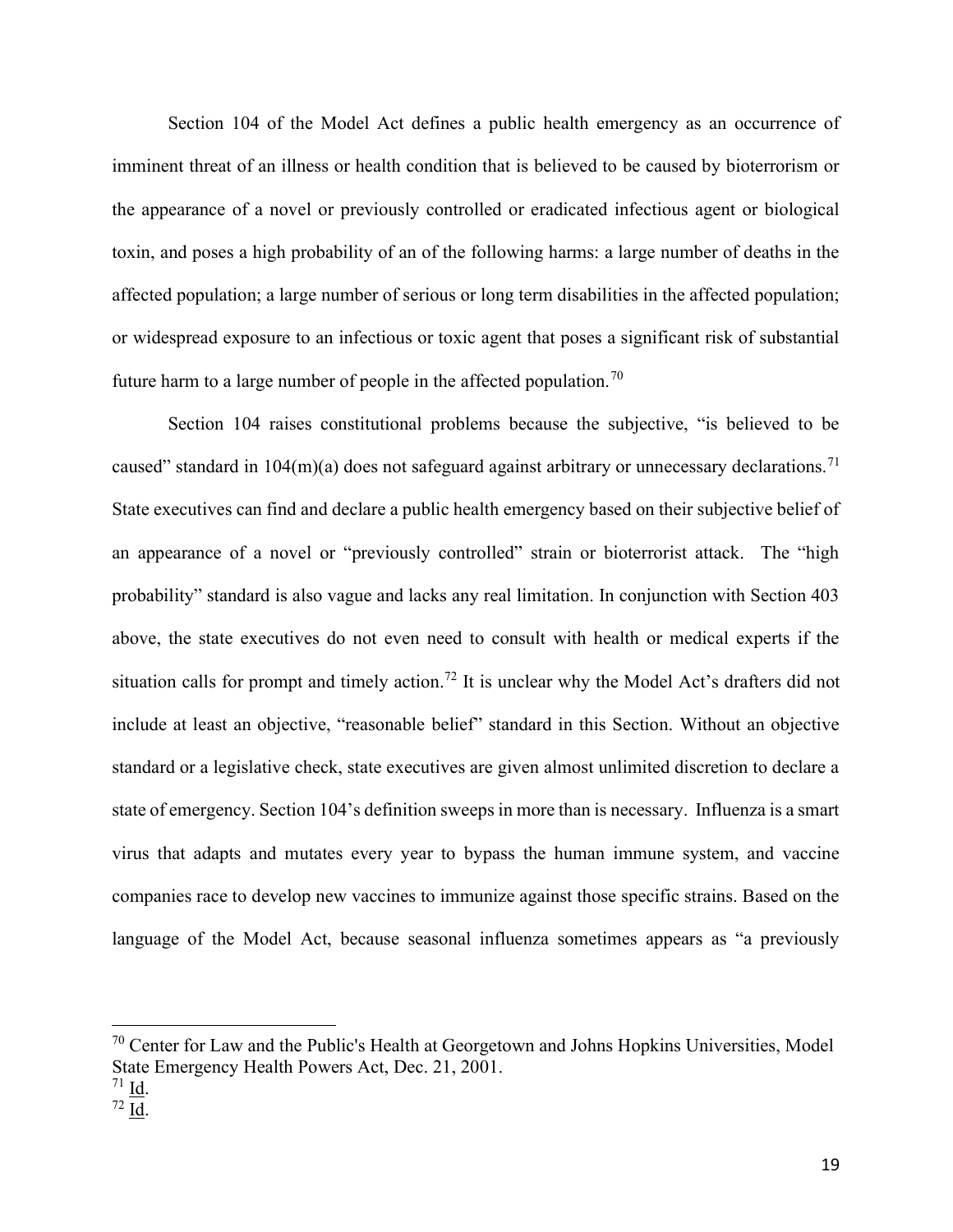controlled . . . infectious agent" that might pose a "high probability of widespread exposure/substantial future harm", the governor would arguably be able to declare a state of emergency every flu season, without any political backlash. "Significant risk of substantial future harm" to "a large number of people" seems to sweep in novel influenza strains as well, which appear once every ten years. Although this might be a stretch of the standard, the standard is too broad and needs more specificity. State legislators of the Model Act should be more specific as to what can trigger a public health emergency. The Association of American Physicians and Surgeons has deemed the Model Act "a prescription for tyranny."<sup>73</sup> The organization notes the expanded ability of the state to act as medical providers in the event of emergency. The state authorities would be unrestricted in their ability to treat anyone who has been exposed to the disease. Meaning, they could treat persons ill from any cause and unrelated to the specific condition that caused the emergency. Moreover, the association is concerned with the Model Act's definition of "public health emergency" and what may trigger the compulsory powers mentioned above.<sup>74</sup>

## (C) The Medical Treatment and Testing Provisions

Under Sections 602 and 603, the Model Act empowers state authorities, during a state of public health emergency, to arrest, imprison and forcibly examine, vaccinate and medicate citizens without consent MSEHPSA §§ 602 and 603. But, under sections 603(a) and (b)(3), persons can refuse treatment or vaccination and remain isolated instead.<sup>75</sup> Authorities acting under these provisions will not be held liable for injuries caused, so long as state's actions are "not reasonably

 $^{73}\,$  REVISED DRAFT OF MODEL STATE EMERGENCY HEALTH POWERS ACT (DEC. 21) STILL A PRESCRIPTION FOR TYRANNY Various Physicians Oaths,

https://www.aapsonline.org/testimony/emerpower2.htm (last visited Dec 15, 2018).

 $74$  Center for Law and the Public's Health at Georgetown and Johns Hopkins Universities, Model State Emergency Health Powers Act, Dec. 21, 2001.

<sup>75</sup> Id.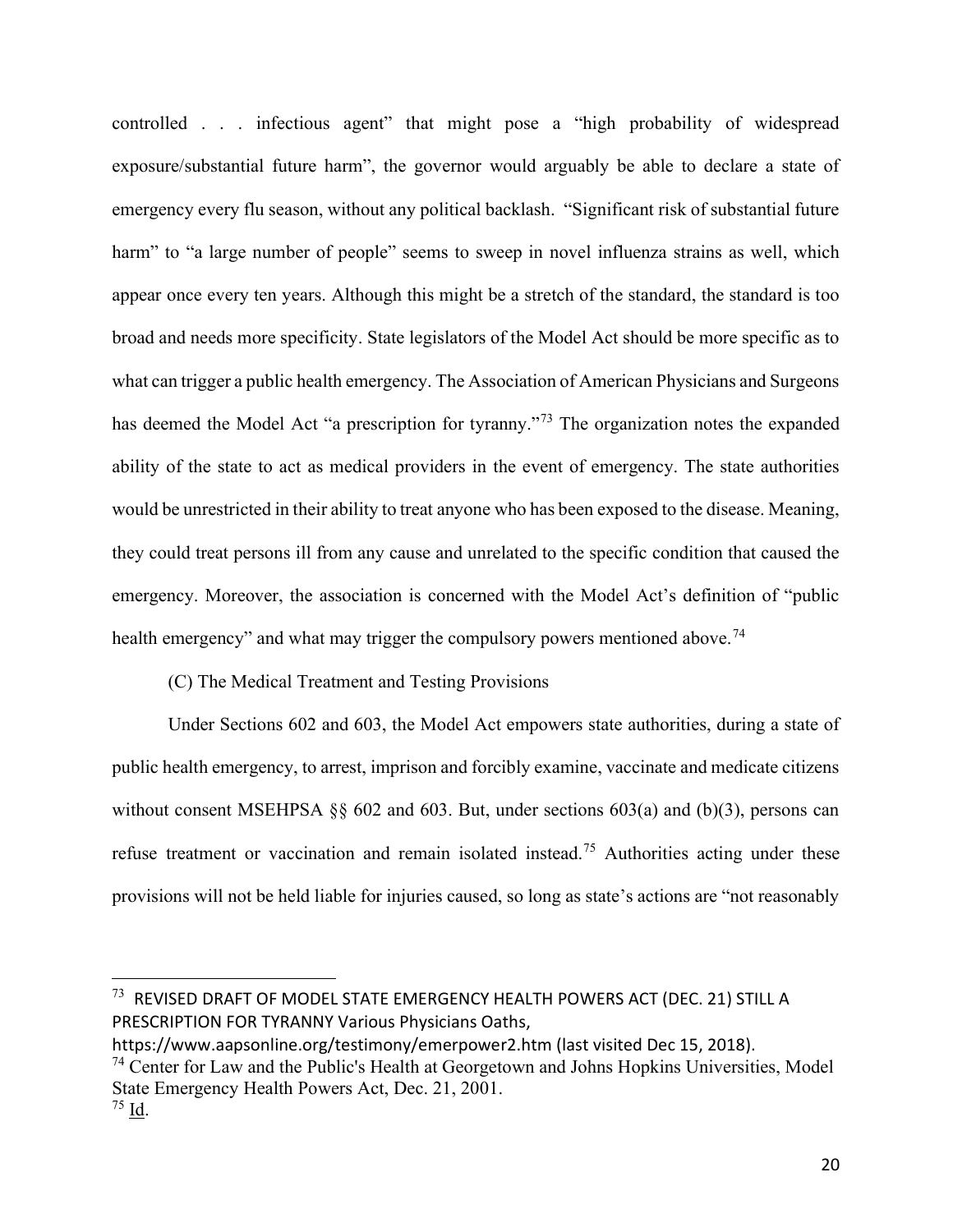likely to lead to serious harm" and no willful malice. MSEHPSA § 804. Only a slim minority of states (18) have adopted Sections 602 and 603 into state law.<sup>76</sup>

Opponents of the Model Act's medical treatment and testing provisions are concerned with the Model Act's imposing of criminal penalties for noncompliance. George Annas, an outspoken opponent of the Model Act, questions both the utility of the Model Act and the Model Act's failure to properly safeguard civil liberties. Annas explains that the Model Act is "more appropriate for the United States of the 19<sup>th</sup> century than for the United States of the 20<sup>th</sup> century."<sup>77</sup> Annas argues that all persons have a constitution right to refuse medical treatment today, and to be forcibly isolated "at the whim" of a public health official for refusing treatment is a violation of that right. Annas concludes that the Model Act is likely to undermine public trust, and will not effectuate its purpose in protecting the public through strict compliance with mandatory measures.<sup>78</sup> He argues that there is no precedent for requiring treatment of patients against their will under criminal penalties.<sup>79</sup>

However, criminal penalties have been upheld for an individual's refusal to undergo mandatory state medical treatment. In Jacobsen, the Supreme Court upheld the 5\$ penalty and misdemeanour for those who refused to undergo mandatory vaccination. Similarly, the extent of criminal sanctions under the Model Act is limited to a misdemeanour. The Supreme Court of the United States recognized that the Constitution does not provide an absolute right to be free from all restraint. In Jacobsen v. Massachusetts, the Supreme Court upheld a Massachusetts mandatory

<sup>76</sup> Id.

<sup>77</sup> Daniel S. Reich, Modernizing Local Responses to Public Health Emergencies: Bioterrorism, Epidemics, and the Model State Emergency Health Powers Act, 19 J. Contemp. Health L. & Pol'y 379 (2003).

<sup>78</sup> Id.

<sup>79</sup> Id.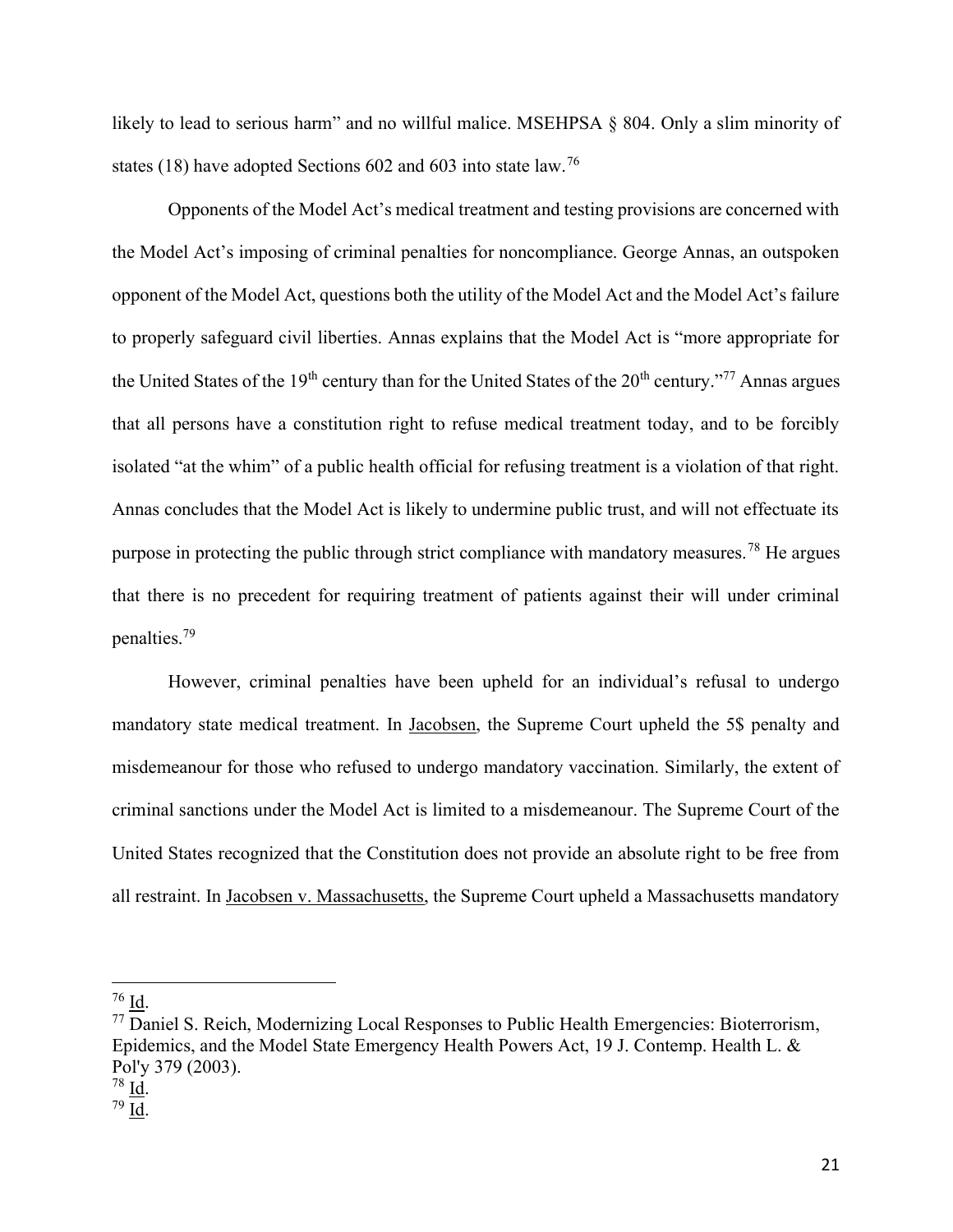smallpox vaccination regulation as a constitutional exercise of the state police powers. Justice Harlan's opinion can be seen as imposing four constitutional requirements on state mandated medical procedures: public health necessity; reasonable means; proportionality; and avoidable harm. To be constitutional, the mandatory state regulation must be in furtherance of a public health necessity, must have a "real and substantial" relation between the necessity and the means employed, must impose penalties proportional to the harm of noncompliance, and must not be exercised in an "arbitrary, unreasonable manner or go beyond what is reasonably required for the safety of the public."<sup>80</sup> The Court held that a mandatory smallpox vaccination, enforced through a \$5 penalty for noncompliance, was necessary for the "speedy extermination" of the communicable disease. Smallpox was, to an extent, still prevalent in some Massachusetts cities. The Court found the regulations were not unreasonable, considering the proportion of the \$5 penalty to the harm of compromising the communal immunity, and were not likely to be exercised arbitrarily because the decisions to vaccinate were required to first be approved by the independent local medical board and could be exempted. $^{81}$ 

Jacobsen emphasized the use of the board of health to make medical appropriateness decisions to protect against the arbitrary use of compulsory government power and the potential for government abuse. $82$  The local board of health was comprised of independent physicians, employed strictly to decide whether forced medical treatment would or would not be appropriate in any particular case. The New York statute also made medical exemptions available. In Jacobsen, both the healthcare providers and health authorities operating under the statute were held to their ordinary standard of care as healthcare providers. With the protection of the healthcare provider's

<sup>82</sup> Id.

<sup>80</sup> Jacobson v. Massachusetts, 197 U.S. 11 (1905).

<sup>81</sup> Id.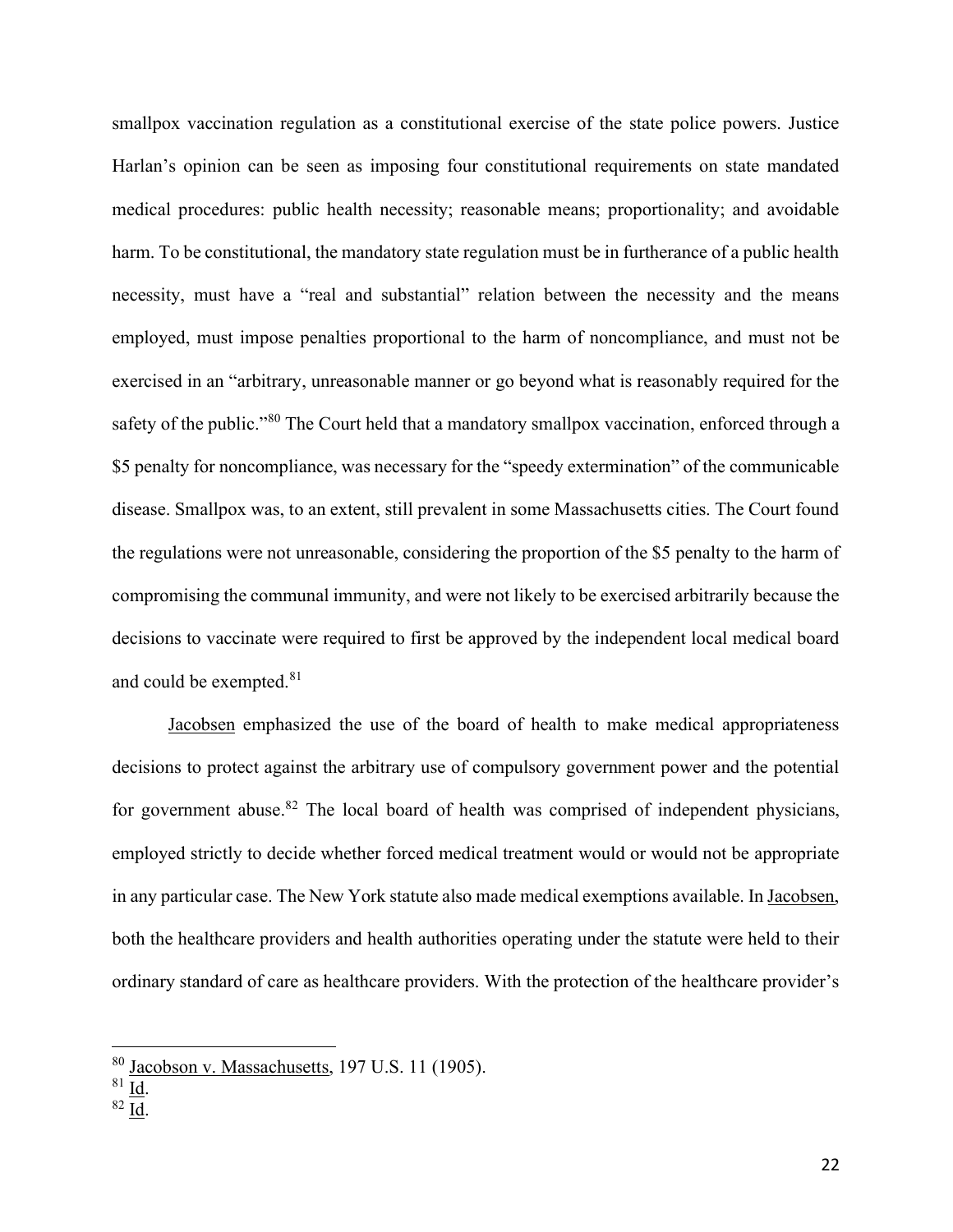standard of care and an independent determination of medical appropriateness, the Jacobsen statute comported with the constitution because it did not enable the "arbitrary and oppressive" use of government power.<sup>83</sup>

The Model Act's mandatory treatment and testing provisions are not punitive when considered in light of the quarantine and isolation powers. The Model Act's medical treatment and testing provisions work in conjunction with the quarantine and isolation provision and with the immunity provision. Under the Model Act, anyone who refuses to undergo medical examination or treatment can be forcibly quarantined. Critics of the Model Act argue that a lack of alternatives to mandatory testing as constitutionally problematic, despite the Model Act's promise to uphold and protect individual rights to the fullest.<sup>84</sup> Daniel Reich challenges the constitutionality of the medical treatment provision when used with the quarantine and isolation powers in Section 602 of the Model Act. He argues that civil confinement is defendable from a Due Process challenge only as a public safety measure through the state police powers, but not as a punitive measure. Reich argues that the confinement power will be exercised as a punitive measure because it will be enforced against persons who object to the mandatory treatment or testing efforts. Reich states that "the presumption that individuals or groups refusing vaccination, treatment, testing or examination should be subject to quarantine and isolation leads to the problematic potential abuse of quarantine and isolation as a mechanism for enforcing compulsory public health measures."<sup>85</sup> Reich explains that to confine an individual for refusing to undergo treatment or testing, rather than confining the

<sup>83</sup> Id.

<sup>&</sup>lt;sup>84</sup> Daniel S. Reich, Modernizing Local Responses to Public Health Emergencies: Bioterrorism, Epidemics, and the Model State Emergency Health Powers Act, 19 J. Contemp. Health L. & Pol'y 379 (2003).

<sup>85</sup> Id.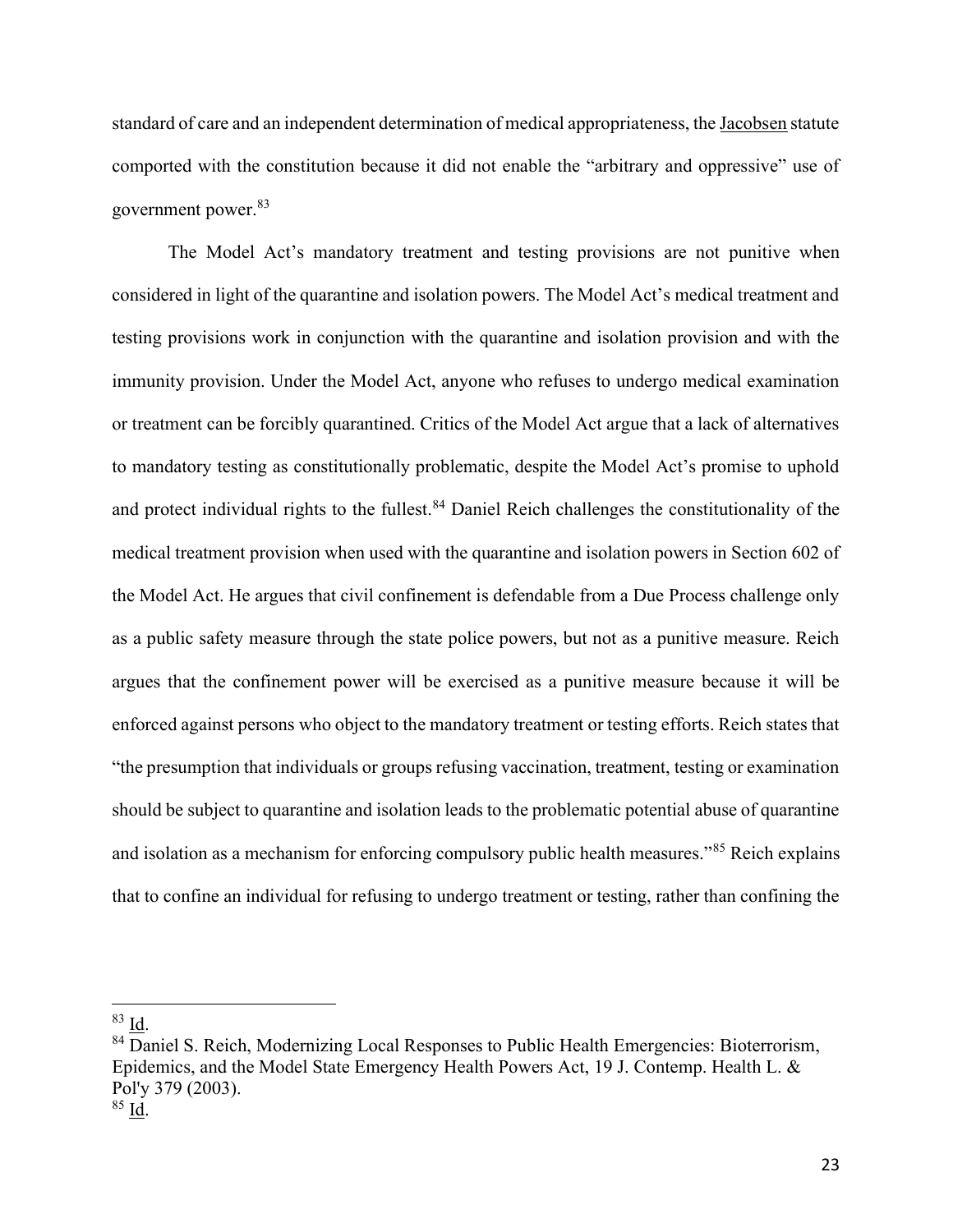individual for being ill or being exposed to a contagious disease, is a punitive measure to enforce the other provisions of the statute, rather than to further public safety.<sup>86</sup>

However, this fear does not mean that mandatory isolation and quarantine measures would be punitive. Public safety can justify the containment of those who have a contagious condition or have shown signs of having a condition dangerous to the community as seen in Jacobsen. Individuals who refuse to undergo mandatory testing or treatment, at the time when a public health emergency is declared, have posed a risk to their community by refusing to undergo treatment or testing to prove they are otherwise safe. Considering a public health emergency is only triggered when virulent diseases are widespread and pose a high risk to the community, almost all individuals in the community can be said to pose a risk to the community unless proven otherwise. In the event of fast spreading diseases, individuals should allow authorities to identify whether they threaten the community. To refuse treatment or even testing altogether prevents authorities from getting crucial information to determine whether an individual is safe or might compromise the safety of his community, which does pose a threat to the safety of the public. The Model Act requires the least restrictive means of confinement be used, allowing confinement in an individual's home if possible.<sup>87</sup> Furthermore, the penalty for noncompliance is only a misdemeanor. It is arguable that the subsection of the medical treatment provision does comply with the Jacobsen constitutional standard. While a civil monetary penalty does not implicate the same rights as forced quarantine and isolation, the penalty measure upheld in Jacobsen was nonetheless a misdemeanor designed to enforce the rest of the statute for public safety. Freedom from bodily restraint is a fundamental interest and government actions that invade such a right

<sup>86</sup> Center for Law and the Public's Health at Georgetown and Johns Hopkins Universities, Model State Emergency Health Powers Act, Dec. 21, 2001.

<sup>87</sup> Id.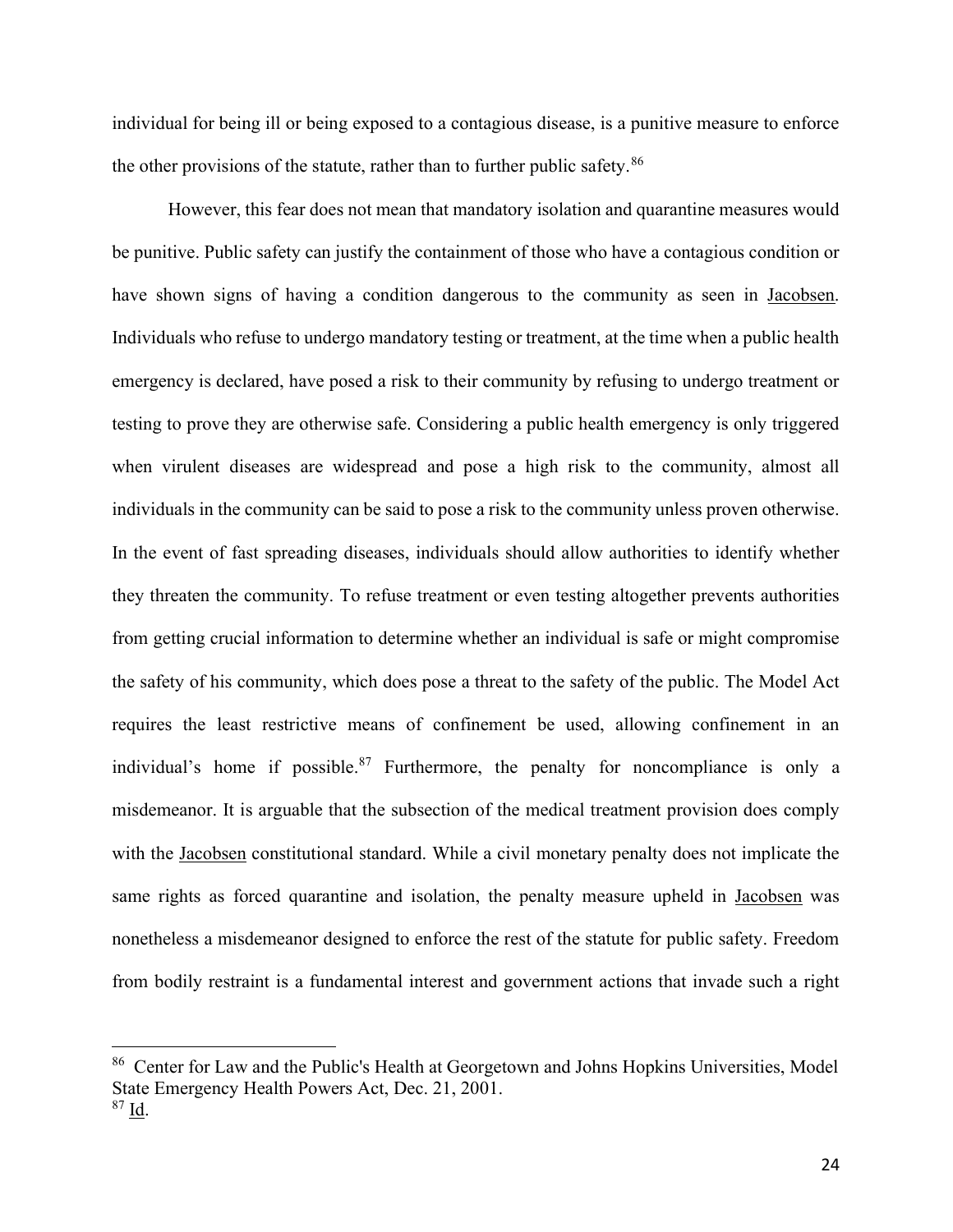must be reviewed with strict scrutiny.<sup>88</sup> The Model Act's treatment and testing powers, however, are not triggered until a medical emergency is declared. While the emergency declaration power itself raises constitutional issues (as mentioned earlier), it is still important that the authorities can only exercise the power to detain individuals when a medical necessity exists and during a medical emergency, where courts would most likely find a compelling state interest. Gostin explains that the Model Act appropriately balances individual and communal rights because the broad emergency powers are available only on a temporary basis, and only when reasonably necessary. The quarantine and isolation powers are limited in time, scope and duration, and are therefore narrowly tailored to the means of preventing or containing a health emergency. Only those that pose a risk to others will be subjected to these powers, and the Model Act sufficiently protects individual rights to contest those coercive government actions.<sup>89</sup>

There are other aspects of the Model Act's treatment and testing provisions that do not comport with the Jacobsen constitutional standard for compulsory medical treatment. Unlike Jacobsen, all authorities exercising the Model Act's compulsory powers would be immune from nearly all liability arising out of such actions. Under Section 804, "Neither the State, its political subdivisions, nor, except in cases of gross negligence or willful misconduct, the Governor, the public health authority, or any other State or local official referenced in this Act, is liable for the death of or any injury to persons, or damage to property, as a result of complying with or attempting to comply with this Act or any rule or regulations promulgated pursuant to this Act during a state of public health emergency."<sup>90</sup> Time sensitive emergencies will no doubt hinder the ability of

<sup>88</sup> Heller v. Doe, 509 U.S. 312, 113 S. Ct. 2637 (1993).

<sup>89</sup> Joshua L. Friedman, Emergency Powers of the Executive: The President's Authority When All Hell Breaks Loose, 25 J.L. & Health 265 (2012).

 $\frac{90}{90}$  Center for Law and the Public's Health at Georgetown and Johns Hopkins Universities, Model State Emergency Health Powers Act, Dec. 21, 2001.